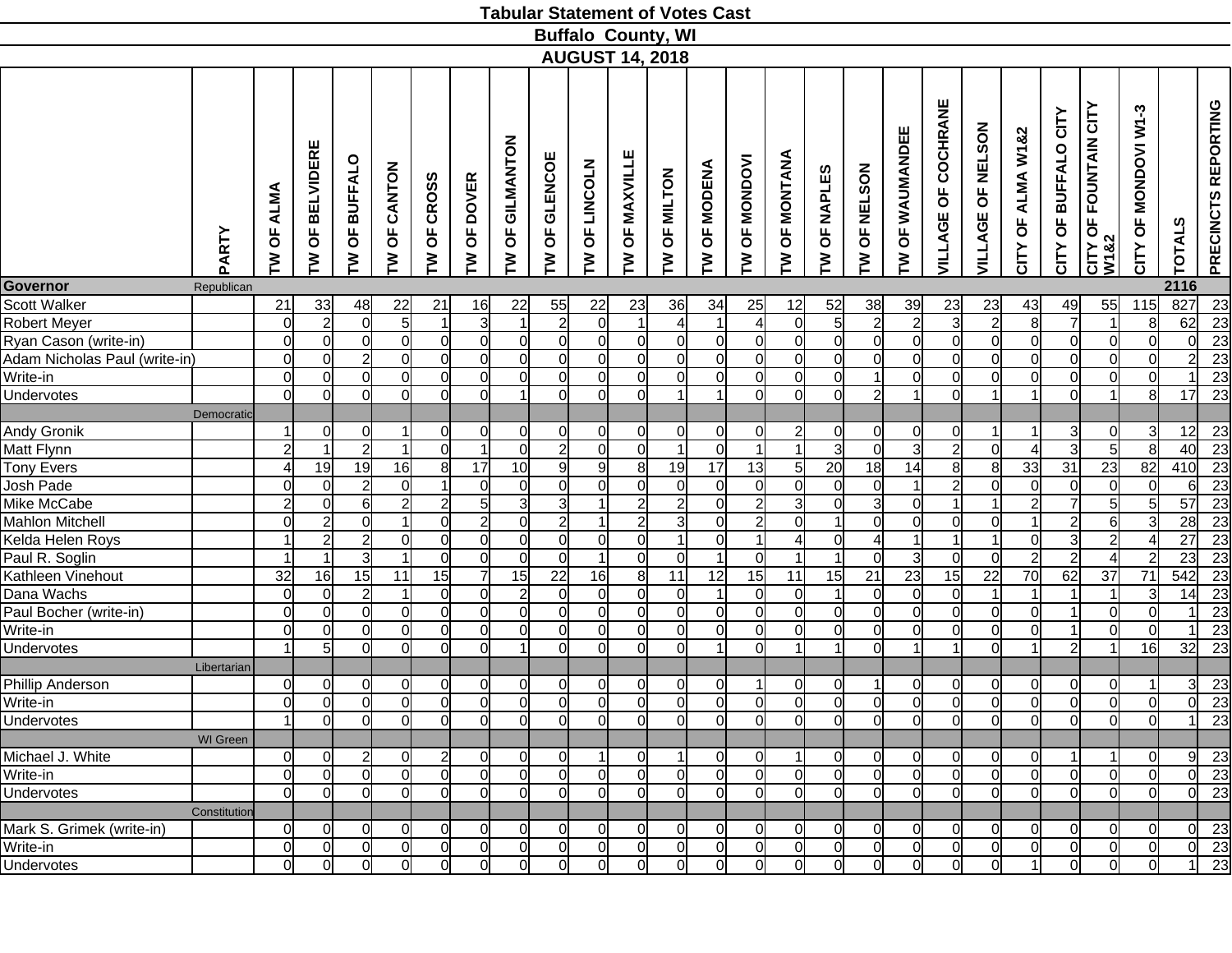|                                    |              |                             |                                              |                 |                               |               |                |                                  |                 | <b>Tabular Statement of Votes Cast</b> |                  |                |                       |                        |                        |                |                |                   |                     |                             |                   |                      |                               |                           |                 |                     |
|------------------------------------|--------------|-----------------------------|----------------------------------------------|-----------------|-------------------------------|---------------|----------------|----------------------------------|-----------------|----------------------------------------|------------------|----------------|-----------------------|------------------------|------------------------|----------------|----------------|-------------------|---------------------|-----------------------------|-------------------|----------------------|-------------------------------|---------------------------|-----------------|---------------------|
|                                    |              |                             |                                              |                 |                               |               |                |                                  |                 | <b>Buffalo County, WI</b>              |                  |                |                       |                        |                        |                |                |                   |                     |                             |                   |                      |                               |                           |                 |                     |
|                                    |              |                             |                                              |                 |                               |               |                |                                  |                 | <b>AUGUST 14, 2018</b>                 |                  |                |                       |                        |                        |                |                |                   |                     |                             |                   |                      |                               |                           |                 |                     |
|                                    |              |                             |                                              |                 |                               |               |                |                                  |                 |                                        |                  |                |                       |                        |                        |                |                |                   |                     |                             |                   |                      |                               |                           |                 |                     |
|                                    | PARTY        | ALMA<br>$\overline{6}$<br>ξ | <b>BELVIDERE</b><br>$\overline{\sigma}$<br>ξ | OF BUFFALO<br>ξ | CANTON<br>$\overline{0}$<br>Σ | OF CROSS<br>ξ | OF DOVER<br>ξ  | GILMANTON<br>$\overline{0}$<br>ξ | OF GLENCOE<br>Σ | OF LINCOLN<br>Σ                        | OF MAXVILLE<br>Σ | OF MILTON<br>ξ | <b>OF MODENA</b><br>ξ | <b>OF MONDOVI</b><br>ξ | <b>OF MONTANA</b><br>ξ | OF NAPLES<br>Σ | OF NELSON<br>ξ | OF WAUMANDEE<br>ξ | VILLAGE OF COCHRANE | <b>OF NELSON</b><br>VILLAGE | CITY OF ALMA W1&2 | CITY OF BUFFALO CITY | CITY OF FOUNTAIN CITY<br>W1&2 | $W1-3$<br>CITY OF MONDOVI | <b>TOTALS</b>   | PRECINCTS REPORTING |
| <b>Lieutenant Governor</b>         | Republican   |                             |                                              |                 |                               |               |                |                                  |                 |                                        |                  |                |                       |                        |                        |                |                |                   |                     |                             |                   |                      |                               |                           | 2141            |                     |
| Rebecca Kleefisch                  |              | 20                          | 32                                           | 43              | 23                            | 19            | 17             | 21                               | 54              | 20                                     | 20               | 34             | 32                    | 27                     | $8 \mid$               | 53             | 38             | 35                | 23                  | 22                          | 45                | 52                   | 53                            | 110                       | 801             | $\overline{23}$     |
| Write-In                           |              | $\overline{0}$              | $\overline{0}$                               | $\overline{0}$  | $\Omega$                      | $\Omega$      | $\overline{0}$ | <sup>o</sup>                     | $\overline{0}$  | $\Omega$                               | $\Omega$         | $\overline{0}$ | $\overline{0}$        | $\overline{0}$         | $\Omega$               | $\Omega$       | $\overline{0}$ | $\overline{0}$    | $\overline{0}$      | $\mathbf 0$                 | $\Omega$          | $\overline{0}$       | $\overline{0}$                | Οl                        | $\Omega$        | 23                  |
| Undervotes                         |              |                             | $\overline{3}$                               | $\overline{7}$  |                               | 3             | $\overline{2}$ | $\overline{3}$                   | $\overline{3}$  | $\overline{2}$                         |                  | $\overline{7}$ | $\vert$               | $\overline{2}$         |                        |                | $\overline{5}$ | $\overline{7}$    | $\overline{3}$      |                             |                   | $\overline{4}$       | 4                             | 21                        | 108             | 23                  |
|                                    | Democrati    |                             |                                              |                 |                               |               |                |                                  |                 |                                        |                  |                |                       |                        |                        |                |                |                   |                     |                             |                   |                      |                               |                           |                 |                     |
| Kurt J. Kober                      |              | 14                          | 20                                           | 16              | 12                            | 10            | 11             | 16                               | 16              | 12                                     |                  | 12             | 11                    | 13                     | 11                     | 17             | 17             | 17                | 12                  | 12                          | 42                | 31                   | 22                            | 85                        | 436             | 23                  |
| Mandela Barnes                     |              | 26                          | 16                                           | 30 <sub>l</sub> | 18                            | -91           | 17             | $\overline{12}$                  | 12              | 9                                      | 12               | 21             | 15                    | 17                     | 10                     | 23             | 17             | $\overline{20}$   | 12                  | $\overline{17}$             | 48                | 64                   | 52                            | 78                        | 555             | $\overline{23}$     |
| Corban Gehler (write-in)           |              | $\overline{0}$              | 0l                                           | $\overline{0}$  | $\Omega$                      | $\Omega$      | $\overline{0}$ | 0l                               | $\overline{0}$  | $\Omega$                               | $\Omega$         | $\overline{0}$ | $\overline{0}$        | $\overline{0}$         | $\Omega$               | $\Omega$       | $\overline{0}$ | $\Omega$          | $\overline{0}$      | $\Omega$                    | $\Omega$          | $\overline{0}$       | $\Omega$                      | <sup>ol</sup>             | ΩI              | 23                  |
| William Henry Davis III (write-in) |              | $\overline{0}$              | $\overline{0}$                               | $\overline{0}$  | $\Omega$                      | $\Omega$      | $\overline{0}$ | <sup>o</sup>                     | $\overline{0}$  | $\Omega$                               | $\Omega$         | $\mathbf 0$    | $\overline{0}$        | $\overline{0}$         | $\Omega$               | $\Omega$       | $\mathbf 0$    | $\overline{0}$    | $\overline{0}$      | $\Omega$                    | $\Omega$          | $\overline{0}$       | $\overline{0}$                | ΩI                        |                 | 23                  |
| Write-in                           |              | $\overline{0}$              | $\overline{0}$                               | $\overline{0}$  | $\Omega$                      | $\Omega$      | $\mathbf 0$    | $\overline{0}$                   | $\overline{0}$  | $\Omega$                               | $\Omega$         | 1              | $\overline{0}$        | $\overline{0}$         | $\Omega$               | $\Omega$       | $\mathbf 0$    | $\overline{0}$    | 6                   | $\mathbf 0$                 |                   |                      | $\overline{0}$                | 1                         | 10 <sup>1</sup> | 23                  |
| Undervotes                         |              | $\overline{4}$              | 10                                           | 5 <sup>1</sup>  | $\Lambda$                     |               | $\Omega$       | $\overline{3}$                   | 10              | $\overline{7}$                         |                  | دی             | 6                     | 41                     | $\overline{7}$         | $\overline{2}$ | 12             | $\overline{9}$    | 30                  | 5                           | 24                | 21                   | 10                            | 33                        | 217             | $\overline{23}$     |
|                                    | Libertarian  |                             |                                              |                 |                               |               |                |                                  |                 |                                        |                  |                |                       |                        |                        |                |                |                   |                     |                             |                   |                      |                               |                           |                 |                     |
| Patrick Baird                      |              | $\overline{1}$              | $\Omega$                                     | 0               | 0l                            | 0l            | $\overline{0}$ | $\Omega$                         | $\overline{0}$  | $\Omega$                               | 0l               | $\overline{0}$ | $\overline{0}$        | $\mathbf{1}$           | <sup>0</sup>           | 0l             | 1              | 0l                | <sub>0</sub>        | $\Omega$                    | 0l                | $\overline{0}$       | $\overline{0}$                |                           |                 | 23                  |
| Write-Ins                          |              | $\overline{0}$              | $\overline{0}$                               | $\overline{0}$  | <sup>0</sup>                  | $\Omega$      | $\overline{0}$ | <sup>o</sup>                     | $\overline{0}$  | $\Omega$                               | $\Omega$         | $\overline{0}$ | $\overline{0}$        | $\overline{0}$         | $\Omega$               | $\Omega$       | $\overline{0}$ | $\overline{0}$    | $\overline{0}$      | $\Omega$                    | $\Omega$          | $\overline{0}$       | $\overline{0}$                | $\overline{0}$            | $\Omega$        | 23                  |
| Undervotes                         |              | $\Omega$                    | $\overline{0}$                               | $\overline{0}$  | $\Omega$                      | ΩI            | $\Omega$       | Ωl                               | $\Omega$        | ΩI                                     | $\Omega$         | $\Omega$       | $\Omega$              | $\Omega$               | ΩI                     | $\Omega$       | $\Omega$       | $\Omega$          | $\Omega$            | $\Omega$                    | $\Omega$          | $\overline{0}$       | $\Omega$                      | <sub>0</sub>              | $\Omega$        | $\overline{23}$     |
|                                    | WI Green     |                             |                                              |                 |                               |               |                |                                  |                 |                                        |                  |                |                       |                        |                        |                |                |                   |                     |                             |                   |                      |                               |                           |                 |                     |
| <b>Tiffany Anderson</b>            |              | $\overline{0}$              | $\Omega$                                     | $\mathbf{2}$    | $\Omega$                      |               | 0              | 0                                | $\overline{0}$  |                                        | 0l               |                | $\overline{0}$        | $\overline{0}$         |                        | $\Omega$       | 0              | 0l                | <sub>0</sub>        | 0                           | 0l                |                      |                               | 0l                        | 91              | 23                  |
| Write-Ins                          |              | $\overline{0}$              | $\overline{0}$                               | <sub>0</sub>    | $\Omega$                      | $\Omega$      | $\overline{0}$ | $\overline{0}$                   | <sub>0</sub>    | $\Omega$                               | 0l               | $\overline{0}$ | $\overline{0}$        | $\overline{0}$         | $\Omega$               | 0l             | $\overline{0}$ | $\overline{0}$    | $\overline{0}$      | $\overline{0}$              | 0l                | $\overline{0}$       | $\overline{0}$                | $\overline{0}$            | $\Omega$        | $\overline{23}$     |
| Undervotes                         |              | <sup>ol</sup>               | 0l                                           | 0l              | $\Omega$                      | 0l            | $\Omega$       | <sup>ol</sup>                    | οl              | $\Omega$                               | ΩI               | <sup>ol</sup>  | $\overline{0}$        | $\overline{0}$         | $\Omega$               | ΩI             | $\Omega$       | $\overline{0}$    | $\overline{0}$      | $\Omega$                    | ΩI                | $\overline{0}$       | $\Omega$                      | $\overline{O}$            | $\Omega$        | $\overline{23}$     |
|                                    | Constitution |                             |                                              |                 |                               |               |                |                                  |                 |                                        |                  |                |                       |                        |                        |                |                |                   |                     |                             |                   |                      |                               |                           |                 |                     |
| Write-Ins                          |              | $\overline{0}$              | 0                                            | 0l              | 0                             | 01            | 0              | 0l                               | 0               |                                        | 0l               | 0              | $\Omega$              | 0                      |                        | 0              | 0              | $\Omega$          | 0                   | 0                           |                   | $\overline{0}$       | $\overline{0}$                | 01                        | 0l              | 23                  |
| Undervotes                         |              | $\overline{0}$              | $\overline{0}$                               | <sub>0</sub>    | $\Omega$                      | <sub>0</sub>  | $\overline{0}$ | $\overline{0}$                   | 0               | $\Omega$                               | 0l               | $\overline{0}$ | $\overline{0}$        | O                      | $\Omega$               | Οl             | $\overline{0}$ | $\overline{0}$    | O                   | $\Omega$                    |                   | $\overline{0}$       | $\overline{0}$                | $\overline{0}$            |                 | $\overline{23}$     |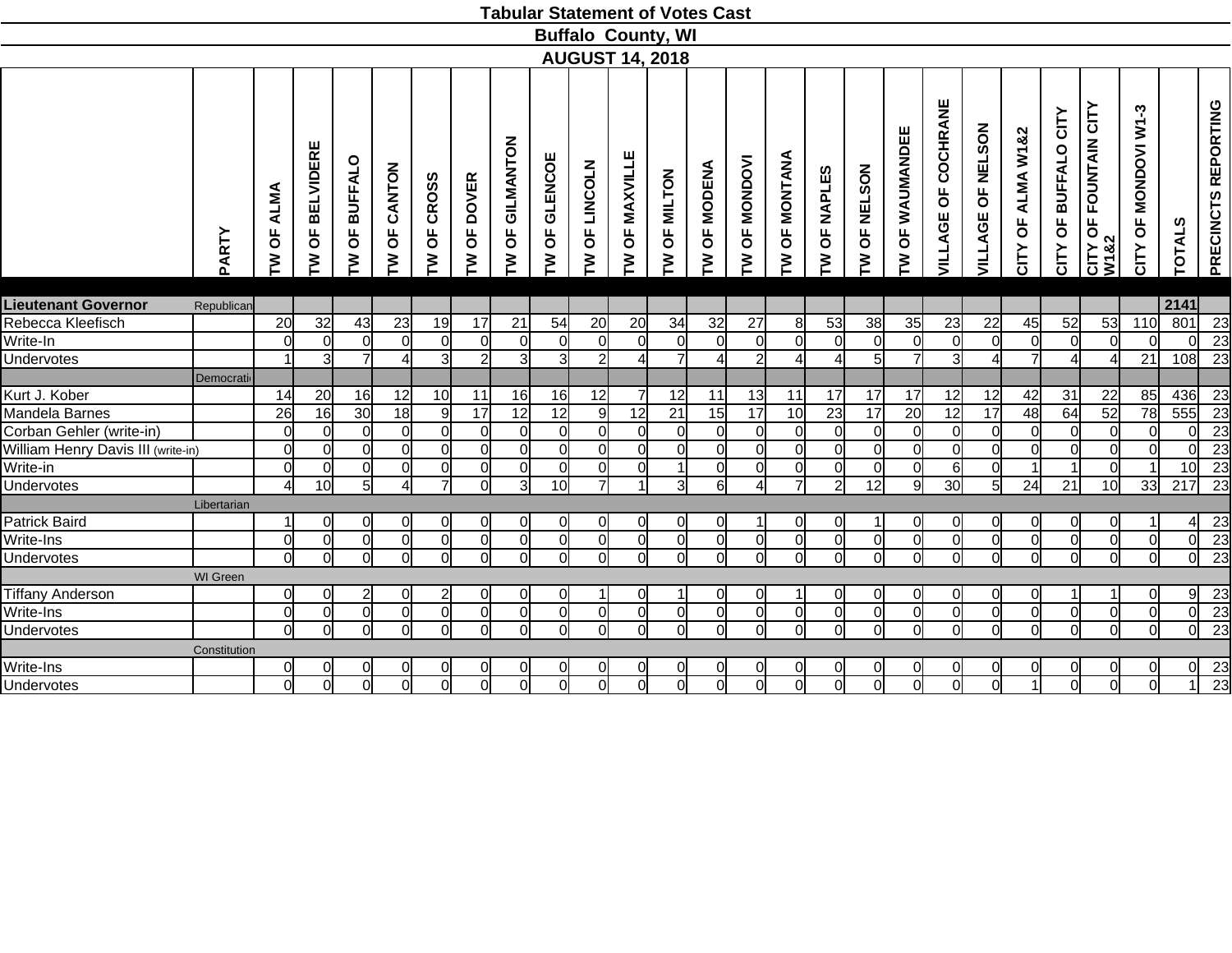|                         |                 |                                  |                                         |                            |                                    |                                     |                                  |                                  |                                  |                          | <b>Tabular Statement of Votes Cast</b> |                      |                                      |                        |                                         |                |                     |                                  |                          |                                            |                      |                                                        |                                    |                                                              |               |                       |
|-------------------------|-----------------|----------------------------------|-----------------------------------------|----------------------------|------------------------------------|-------------------------------------|----------------------------------|----------------------------------|----------------------------------|--------------------------|----------------------------------------|----------------------|--------------------------------------|------------------------|-----------------------------------------|----------------|---------------------|----------------------------------|--------------------------|--------------------------------------------|----------------------|--------------------------------------------------------|------------------------------------|--------------------------------------------------------------|---------------|-----------------------|
|                         |                 |                                  |                                         |                            |                                    |                                     |                                  |                                  |                                  |                          | <b>Buffalo County, WI</b>              |                      |                                      |                        |                                         |                |                     |                                  |                          |                                            |                      |                                                        |                                    |                                                              |               |                       |
|                         |                 |                                  |                                         |                            |                                    |                                     |                                  |                                  |                                  |                          | <b>AUGUST 14, 2018</b>                 |                      |                                      |                        |                                         |                |                     |                                  |                          |                                            |                      |                                                        |                                    |                                                              |               |                       |
|                         | PARTY           | <b>OF ALMA</b><br>≧              | <b>BELVIDERE</b><br>$\overline{5}$<br>ξ | <b>BUFFALO</b><br>Ъ<br>ξ   | CANTON<br>Ъ<br>₹                   | <b>CROSS</b><br>$\overline{0}$<br>ξ | OF DOVER<br>ξ                    | GILMANTON<br>$\overline{5}$<br>ξ | <b>GLENCOE</b><br>Ъ<br>M         | <b>LINCOLN</b><br>Ъ<br>ξ | OF MAXVILLE<br>ξ                       | OF MILTON<br>ξ       | <b>MODENA</b><br>$\overline{5}$<br>ξ | <b>OF MONDOVI</b><br>ξ | MONTANA<br>$\overline{\mathsf{d}}$<br>ξ | OF NAPLES<br>ξ | OF NELSON<br>ξ      | WAUMANDEE<br>$\overline{6}$<br>ξ | COCHRANE<br>Ъ<br>VILLAGE | <b>NELSON</b><br>$\overline{6}$<br>VILLAGE | OF ALMA W1&2<br>CITY | <b>BUFFALO CITY</b><br>$\overline{\mathsf{b}}$<br>CITY | OF FOUNTAIN CITY<br>CITY C<br>W182 | ကု<br>$\overline{\mathsf{s}}$<br><b>MONDOVI</b><br>Ъ<br>CITY | <b>TOTALS</b> | PRECINCTS REPORTING   |
|                         |                 |                                  |                                         |                            |                                    |                                     |                                  |                                  |                                  |                          |                                        |                      |                                      |                        |                                         |                |                     |                                  |                          |                                            |                      |                                                        |                                    |                                                              |               |                       |
| <b>Attorney General</b> | Republican      |                                  |                                         |                            |                                    |                                     |                                  |                                  |                                  |                          |                                        |                      |                                      |                        |                                         |                |                     |                                  |                          |                                            |                      |                                                        |                                    |                                                              | 2118          |                       |
| <b>Brad Schimel</b>     |                 | 18                               | 31                                      | 43                         | 23                                 | 15                                  | 17                               | 20                               | 52                               | 17                       | 19                                     | 32<br>$\overline{0}$ | 31                                   | 26                     | -9                                      | 53             | 37                  | 36                               | 23                       | 21<br>$\vert$                              | 41                   | 50                                                     | 53                                 | 105                                                          | 772           | 23                    |
| Write-Ins               |                 | $\overline{0}$<br>3 <sup>l</sup> | $\Omega$<br>Δ                           | $\Omega$<br>$\overline{7}$ | $\Omega$<br>$\boldsymbol{\Lambda}$ | $\Omega$<br>$\overline{ }$          | $\overline{0}$<br>$\overline{2}$ | <sub>0</sub><br>4                | $\overline{0}$<br>5 <sup>1</sup> | <sub>0</sub><br>5        | $\Omega$                               | 9                    | $\Omega$                             | 0l<br>$\overline{3}$   | $\Omega$<br>3                           | $\Omega$       | $\overline{0}$<br>6 | $\Omega$                         | $\mathbf{z}$             |                                            | $\Omega$             | $\overline{0}$                                         | $\overline{0}$                     | ΩI<br>26                                                     |               | 23                    |
| Undervotes              |                 |                                  |                                         |                            |                                    |                                     |                                  |                                  |                                  |                          | 5 <sup>1</sup>                         |                      | 5 <sub>5</sub>                       |                        |                                         | Δ              |                     | $6 \mid$                         |                          |                                            | 11                   | 6                                                      | 4                                  |                                                              | 135           | $\overline{23}$       |
| Josh Kaul               | Democratic      | 39                               |                                         | 46                         |                                    |                                     |                                  |                                  | 32                               |                          | 16                                     | 31                   |                                      | 32                     |                                         | 37             | 37                  |                                  | 24                       |                                            |                      | 92                                                     |                                    | 151                                                          | 980           |                       |
| Write-Ins               |                 | $\overline{0}$                   | 33<br>$\overline{0}$                    | $\overline{0}$             | 28<br>$\mathbf 0$                  | 20<br><sup>0</sup>                  | 28<br>$\mathbf 0$                | 25<br>$\overline{0}$             | $\overline{0}$                   | 22<br>0                  | <sup>0</sup>                           | $\overline{0}$       | 25<br>$\overline{0}$                 | 0l                     | 21<br>$\overline{0}$                    | $\overline{0}$ | $\overline{0}$      | 39<br>$\overline{0}$             | <sup>o</sup>             | 30<br>$\overline{0}$                       | 94<br>$\overline{0}$ | $\overline{0}$                                         | 78<br>$\overline{0}$               | <sup>ol</sup>                                                |               | 23<br>$\overline{23}$ |
| Undervotes              |                 | $\overline{5}$                   | 13                                      | $\overline{5}$             | 6                                  | $6 \mid$                            | $\overline{7}$                   | 6                                | $\overline{6}$                   | 6                        |                                        | $\overline{6}$       | $\overline{7}$                       | $\overline{2}$         | ᅱ                                       | $5 \vert$      | 9                   | $\overline{7}$                   | $\overline{6}$           |                                            | 21                   | 25                                                     | $6\overline{6}$                    | 46                                                           | 215           | $\overline{23}$       |
|                         |                 |                                  |                                         |                            |                                    |                                     |                                  |                                  |                                  |                          |                                        |                      |                                      |                        |                                         |                |                     |                                  |                          |                                            |                      |                                                        |                                    |                                                              |               |                       |
| Write-Ins               | Libertarian     | $\overline{0}$                   | <sub>0</sub>                            | $\overline{0}$             |                                    | 0                                   | $\overline{0}$                   | <sub>0</sub>                     | $\overline{0}$                   |                          | 0                                      | 0                    | 0                                    | 0l                     |                                         | 0l             | $\Omega$            | 0                                | 0l                       |                                            | <sup>0</sup>         | $\overline{0}$                                         | $\overline{0}$                     | 0l                                                           | 01            | 23                    |
| <b>Undervotes</b>       |                 | $\overline{1}$                   | $\Omega$                                | ΩI                         | $\Omega$                           | $\Omega$                            | $\overline{0}$                   | $\Omega$                         | Ω                                | $\Omega$                 | $\Omega$                               | $\overline{0}$       | $\Omega$                             | $\overline{1}$         | $\Omega$                                |                |                     | $\overline{0}$                   | ΩI                       | $\Omega$                                   | $\Omega$             | $\overline{0}$                                         | $\overline{0}$                     | $\mathbf{1}$                                                 |               | $\overline{23}$       |
|                         | <b>WI</b> Green |                                  |                                         |                            |                                    |                                     |                                  |                                  |                                  |                          |                                        |                      |                                      |                        |                                         |                |                     |                                  |                          |                                            |                      |                                                        |                                    |                                                              |               |                       |
| Write-Ins               |                 | 0                                | $\overline{0}$                          | $\overline{0}$             | 0                                  | $\Omega$                            | $\overline{0}$                   | 0                                | $\overline{0}$                   | 0                        | $\overline{0}$                         | 1                    | $\overline{0}$                       | <sub>0</sub>           | $\overline{0}$                          | 0l             | $\overline{0}$      | $\overline{0}$                   | $\overline{0}$           | $\overline{0}$                             | <sup>0</sup>         | $\overline{0}$                                         | 0                                  | 0                                                            | 11            | 23                    |
| <b>Undervotes</b>       |                 | $\overline{0}$                   | $\Omega$                                | $\overline{2}$             | $\Omega$                           | $\mathcal{D}$                       | $\overline{0}$                   | Ω                                | n١                               |                          | $\Omega$                               | $\Omega$             | $\Omega$                             | ΩI                     |                                         | $\Omega$       | $\overline{0}$      | $\Omega$                         | ol                       | $\Omega$                                   | $\Omega$             | $\overline{A}$                                         |                                    | $\Omega$                                                     | 8l            | 23                    |
|                         | Constitution    |                                  |                                         |                            |                                    |                                     |                                  |                                  |                                  |                          |                                        |                      |                                      |                        |                                         |                |                     |                                  |                          |                                            |                      |                                                        |                                    |                                                              |               |                       |
| Terry Larson            |                 | 0                                | <sub>0</sub>                            | <sup>0</sup>               | 0                                  | 0                                   | $\overline{0}$                   | 0                                | <sup>0</sup>                     | 0                        | 0                                      | $\overline{0}$       | $\Omega$                             | Οl                     | 0                                       | 0              | $\overline{0}$      | $\Omega$                         | 0l                       | $\Omega$                                   |                      | $\overline{0}$                                         | $\overline{0}$                     | 0l                                                           |               | 23                    |
| Write-Ins               |                 | $\overline{0}$                   | $\overline{0}$                          | $\overline{0}$             | $\Omega$                           | $\Omega$                            | $\overline{0}$                   | $\overline{0}$                   | $\overline{0}$                   | $\mathbf 0$              | $\Omega$                               | $\overline{0}$       | $\overline{0}$                       | 0l                     | $\Omega$                                | $\Omega$       | $\overline{0}$      | $\overline{0}$                   | 0l                       | $\overline{0}$                             | $\Omega$             | $\overline{0}$                                         | $\overline{0}$                     | <sub>0</sub>                                                 |               | 23                    |
| Undervotes              |                 | $\overline{0}$                   | $\overline{0}$                          | <sub>0</sub>               | $\Omega$                           | $\Omega$                            | $\overline{0}$                   | $\overline{0}$                   | <sub>0</sub>                     | $\Omega$                 | $\Omega$                               | $\overline{0}$       | $\overline{0}$                       | 0l                     | $\Omega$                                | $\Omega$       | $\overline{0}$      | $\overline{0}$                   | $\overline{0}$           | $\Omega$                                   | $\overline{0}$       | $\overline{0}$                                         | $\overline{0}$                     | $\overline{\mathsf{d}}$                                      |               | $\overline{23}$       |
|                         |                 |                                  |                                         |                            |                                    |                                     |                                  |                                  |                                  |                          |                                        |                      |                                      |                        |                                         |                |                     |                                  |                          |                                            |                      |                                                        |                                    |                                                              |               |                       |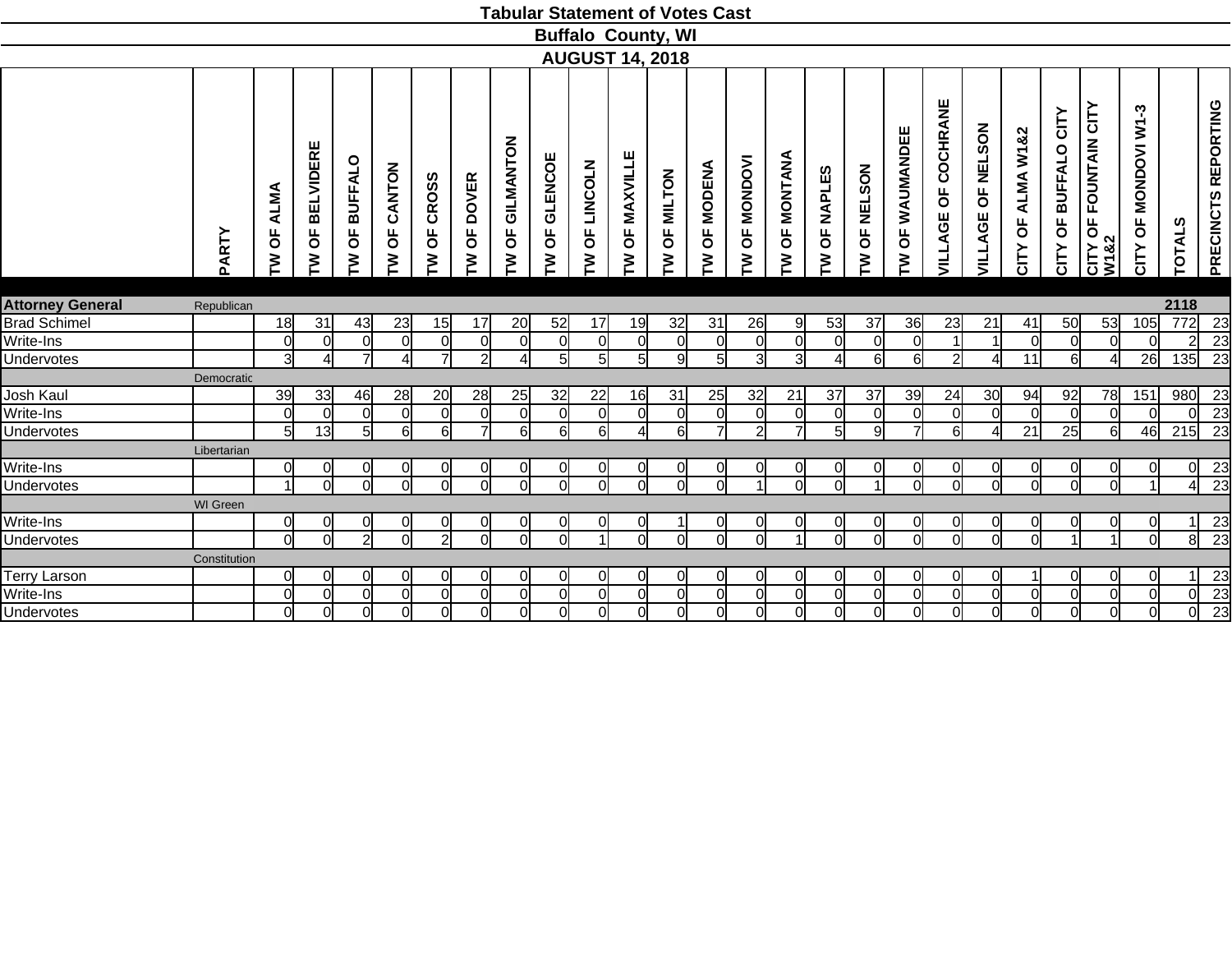|                           |              |                       |                             |                 |                        |                                     |                 |                      |                          |                      | <b>Tabular Statement of Votes Cast</b> |                |                                      |                 |                        |                |                 |                        |                     |                                |                      |                         |                                    |                              |               |                     |
|---------------------------|--------------|-----------------------|-----------------------------|-----------------|------------------------|-------------------------------------|-----------------|----------------------|--------------------------|----------------------|----------------------------------------|----------------|--------------------------------------|-----------------|------------------------|----------------|-----------------|------------------------|---------------------|--------------------------------|----------------------|-------------------------|------------------------------------|------------------------------|---------------|---------------------|
|                           |              |                       |                             |                 |                        |                                     |                 |                      |                          |                      | <b>Buffalo County, WI</b>              |                |                                      |                 |                        |                |                 |                        |                     |                                |                      |                         |                                    |                              |               |                     |
|                           |              |                       |                             |                 |                        |                                     |                 |                      |                          |                      | <b>AUGUST 14, 2018</b>                 |                |                                      |                 |                        |                |                 |                        |                     |                                |                      |                         |                                    |                              |               |                     |
|                           |              |                       |                             |                 |                        |                                     |                 |                      |                          |                      |                                        |                |                                      |                 |                        |                |                 |                        |                     | <b>NELSON</b>                  |                      |                         |                                    | ကု                           |               |                     |
|                           | PARTY        | <b>ALMA</b><br>Ъ<br>ξ | <b>BELVIDERE</b><br>pp<br>ξ | OF BUFFALO<br>ξ | CANTON<br>Ъ<br>ξ       | <b>CROSS</b><br>$\overline{0}$<br>ξ | OF DOVER<br>ξ   | GILMANTON<br>pp<br>ξ | <b>GLENCOE</b><br>Ъ<br>ξ | LINCOLN<br>Ъ<br>ξ    | OF MAXVILLE<br>ξ                       | OF MILTON<br>ξ | <b>MODENA</b><br>$\overline{5}$<br>ξ | OF MONDOVI<br>ξ | <b>OF MONTANA</b><br>ξ | OF NAPLES<br>ξ | OF NELSON<br>ξ  | OF WAUMANDEE<br>ξ      | VILLAGE OF COCHRANE | $\overline{\sigma}$<br>VILLAGE | OF ALMA W1&2<br>CITY | OF BUFFALO CITY<br>CITY | OF FOUNTAIN CITY<br>CITY C<br>W1&2 | <b>OF MONDOVI W1</b><br>CITY | <b>TOTALS</b> | PRECINCTS REPORTING |
| <b>Secretary of State</b> | Republican   |                       |                             |                 |                        |                                     |                 |                      |                          |                      |                                        |                |                                      |                 |                        |                |                 |                        |                     |                                |                      |                         |                                    |                              | 2117          |                     |
| Jay Schroeder             |              | 11                    | 22                          | 35              | 18                     | 13                                  | 8               | 14                   | 37                       | 13                   | 11                                     | 29             | 24                                   | 15              | $\overline{4}$         | 38             | 26              | 20                     | 17                  | 17                             | 23                   | 30                      | 35                                 | 71                           | 531           | 23                  |
| Spencer Zimmerman         |              | 5                     | 8                           | $\overline{7}$  | 5                      |                                     | 9               | 5                    | 17                       | 5 <sub>5</sub>       | 9                                      | 6              | 5                                    | 11              | $6 \mid$               | 14             | 13              | 14                     | 7                   | $5\overline{)}$                | 18                   | 16                      | 14                                 | 30                           | 230           | 23                  |
| Write-Ins                 |              | $\overline{0}$        | $\overline{0}$              | $\overline{0}$  | $\overline{0}$         | $\Omega$                            | $\overline{0}$  | $\overline{0}$       | $\overline{0}$           | $\overline{0}$       | $\Omega$                               | $\overline{0}$ | $\overline{0}$                       | $\overline{0}$  | $\overline{0}$         | $\Omega$       | $\overline{0}$  | $\overline{0}$         | $\mathsf{d}$        | $\Omega$                       | $\Omega$             | $\overline{0}$          | $\overline{0}$                     | <sup>ol</sup>                |               | $\overline{23}$     |
| <b>Undervotes</b>         |              | $\overline{5}$        | 5 <sub>l</sub>              | 8 <sup>1</sup>  | $\boldsymbol{\Lambda}$ | 8 <sup>1</sup>                      | $\overline{1}$  | 5 <sup>1</sup>       | $\overline{3}$           | 4                    |                                        | $\overline{6}$ | $\overline{7}$                       | $\mathsf{a}$    | $\overline{2}$         | 5 <sup>5</sup> | $\overline{4}$  | 8                      | $\overline{2}$      | $\overline{4}$                 | 11                   | 10                      | 8                                  | 30 <sup>l</sup>              | 147           | $\overline{23}$     |
|                           | Democratic   |                       |                             |                 |                        |                                     |                 |                      |                          |                      |                                        |                |                                      |                 |                        |                |                 |                        |                     |                                |                      |                         |                                    |                              |               |                     |
| Doug La Follette          |              | 25                    | 27                          | 30 <sub>l</sub> | 26                     | 13                                  | 19              | 22                   | 26                       | 19                   | 14                                     | 27             | 23                                   | 26              | 18                     | 34             | 29              | 26                     | 16                  | 23                             | 80                   | 63                      | 58                                 | 136                          | 780           | 23                  |
| Arvina Martin             |              | 17                    | $\overline{9}$              | 20              | <sup>6</sup>           | $\overline{7}$                      | $\overline{11}$ | $6 \mid$             | $\overline{9}$           | 4                    | 5 <sub>l</sub>                         | 8              | $\overline{7}$                       | 7               | 5 <sub>5</sub>         | $\overline{7}$ | $\overline{13}$ | $\overline{16}$        | 10                  | 10                             | 24                   | 39                      | 20                                 | 43                           | 303           | 23                  |
| Write-Ins                 |              | $\overline{0}$        | $\overline{0}$              | $\Omega$        | $\Omega$               | $\Omega$                            | $\mathbf 0$     | $\overline{0}$       | $\overline{0}$           | $\Omega$             | $\Omega$                               | $\overline{0}$ | $\Omega$                             | Οl              | $\Omega$               | $\Omega$       | $\overline{0}$  | 0                      | 0l                  | $\Omega$                       |                      | $\overline{0}$          | $\overline{0}$                     | ΩI                           |               | 23                  |
| Undervotes                |              | $\overline{2}$        | 10 <sup>1</sup>             | $\mathbf{1}$    | $\mathcal{D}$          | $6 \mid$                            | $\overline{5}$  | $\overline{3}$       | $\overline{3}$           | 51                   |                                        | $\overline{2}$ | $\overline{2}$                       | 11              | $5 \times$             |                | $\overline{4}$  | $\boldsymbol{\Lambda}$ | ΔΙ                  | 1                              | 10                   | 15                      | 6                                  | 18                           | 111           | 23                  |
|                           | Libertarian  |                       |                             |                 |                        |                                     |                 |                      |                          |                      |                                        |                |                                      |                 |                        |                |                 |                        |                     |                                |                      |                         |                                    |                              |               |                     |
| Write-Ins                 |              | $\overline{0}$        | 0l                          | 0l              | 0                      | 0                                   | 0               | 0l                   | <sup>0</sup>             | 0                    | 0                                      | <sub>0</sub>   | 0l                                   | 0l              | 0                      | 0              | $\Omega$        | 0l                     | 0l                  | 0                              | 0                    | $\Omega$                | 0l                                 | 0l                           | 0l            | 23                  |
| <b>Undervotes</b>         |              | $\overline{1}$        | $\Omega$                    | $\Omega$        | $\Omega$               | $\Omega$                            | $\overline{0}$  | $\Omega$             | ΩI                       | $\Omega$             | $\Omega$                               | $\overline{0}$ | $\Omega$                             | 11              | $\Omega$               | $\Omega$       | $\overline{1}$  | $\Omega$               | ΩI                  | $\Omega$                       | $\Omega$             | $\overline{0}$          | $\overline{0}$                     | 11                           |               | 23                  |
|                           | WI Green     |                       |                             |                 |                        |                                     |                 |                      |                          |                      |                                        |                |                                      |                 |                        |                |                 |                        |                     |                                |                      |                         |                                    |                              |               |                     |
| Brad Karas (write-in)     |              | $\overline{0}$        | <sub>0</sub>                | $\Omega$        | 0                      | $\Omega$                            | $\overline{0}$  | <sub>0</sub>         | 0l                       | 0                    | $\Omega$                               | $\mathbf 0$    | $\Omega$                             | Οl              | 0                      | $\Omega$       | $\overline{0}$  | $\Omega$               | Οl                  | 0                              | $\Omega$             | $\overline{0}$          | $\Omega$                           | 0l                           | 0l            | 23                  |
| Write-Ins                 |              | $\overline{0}$        | $\overline{0}$              | $\overline{0}$  | $\mathbf 0$            | $\Omega$                            | $\overline{0}$  | $\overline{0}$       | $\overline{0}$           | $\mathbf 0$          | $\Omega$                               | $\mathbf{1}$   | $\overline{0}$                       | $\overline{0}$  | $\overline{0}$         | $\overline{0}$ | 0               | $\overline{0}$         | $\overline{0}$      | $\overline{0}$                 | $\mathbf 0$          | $\overline{0}$          | $\overline{0}$                     | $\overline{0}$               |               | 23                  |
| <b>Undervotes</b>         |              | $\overline{0}$        | $\overline{0}$              | $\overline{2}$  | $\overline{0}$         | $\overline{2}$                      | $\overline{0}$  | $\overline{0}$       | $\overline{0}$           | $\blacktriangleleft$ | $\Omega$                               | $\overline{0}$ | $\overline{0}$                       | $\overline{0}$  | $\vert$ 1              | $\Omega$       | $\overline{0}$  | $\overline{0}$         | $\overline{0}$      | $\overline{0}$                 | $\Omega$             | $\overline{1}$          | 1                                  | $\overline{0}$               | 8             | $\overline{23}$     |
|                           | Constitution |                       |                             |                 |                        |                                     |                 |                      |                          |                      |                                        |                |                                      |                 |                        |                |                 |                        |                     |                                |                      |                         |                                    |                              |               |                     |
| Write-Ins                 |              | $\overline{0}$        | <sub>0</sub>                | Οl              |                        |                                     | 0               | <sup>O</sup>         | $\Omega$                 |                      |                                        | $\overline{0}$ | <sup>0</sup>                         | Οl              |                        |                | $\Omega$        | $\Omega$               | Οl                  |                                |                      | $\Omega$                | $\Omega$                           | Οl                           | 0l            | 23                  |
| Undervotes                |              | $\overline{0}$        | $\overline{0}$              | <sub>0</sub>    | $\overline{0}$         | $\Omega$                            | $\overline{0}$  | $\overline{0}$       | $\overline{0}$           | $\Omega$             | $\Omega$                               | $\overline{0}$ | $\overline{0}$                       | ol              | $\Omega$               | $\Omega$       | $\overline{0}$  | $\overline{0}$         | 0                   | $\Omega$                       |                      | $\overline{0}$          | $\overline{0}$                     | οl                           |               | $\overline{23}$     |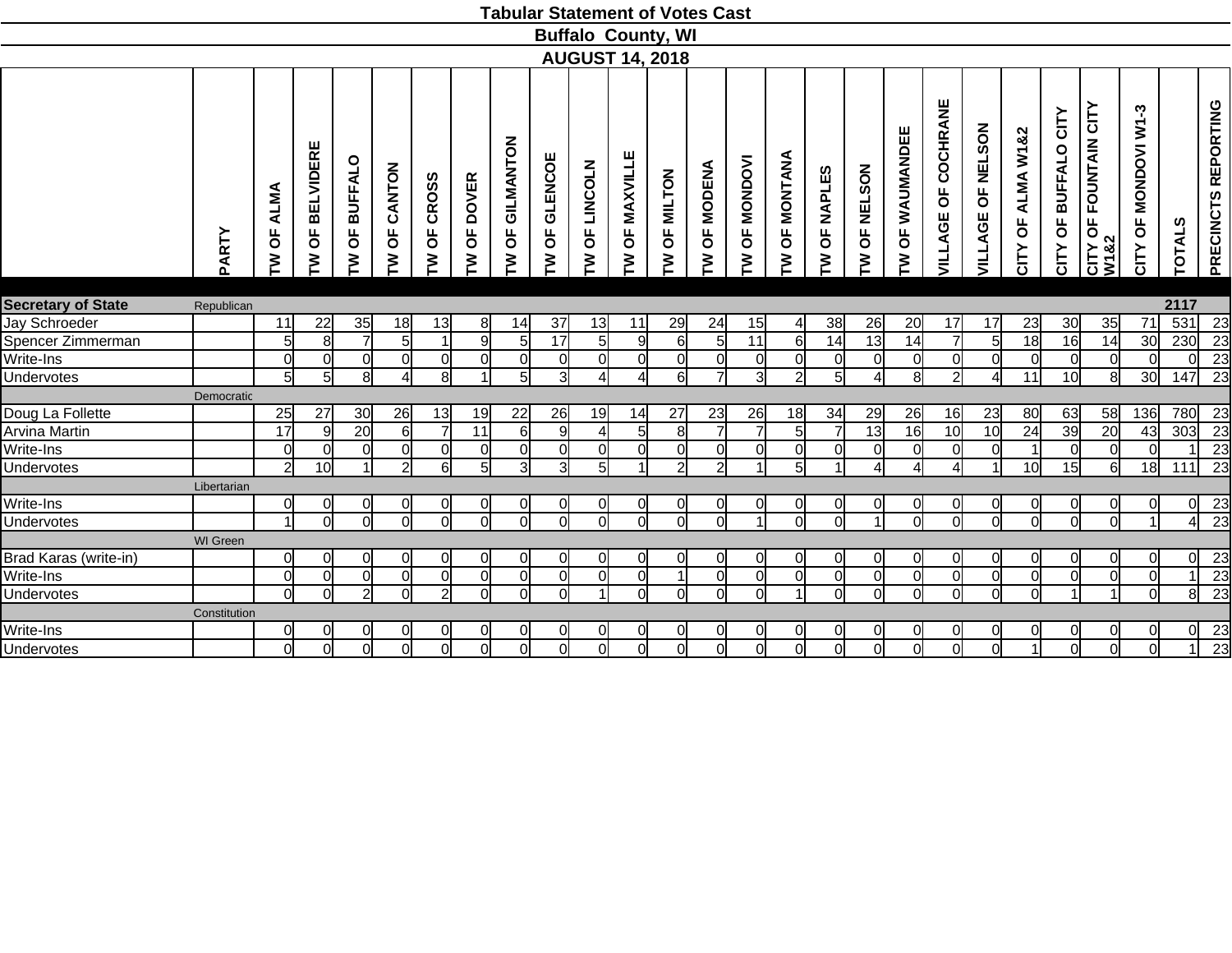| <b>Buffalo County, WI</b><br><b>AUGUST 14, 2018</b><br>VILLAGE OF COCHRANE<br>PRECINCTS REPORTING<br>CITY OF FOUNTAIN CITY<br>W1&2<br>CITY OF MONDOVI W1-3<br>CITY OF BUFFALO CITY<br>OF NELSON<br>OF WAUMANDEE<br>CITY OF ALMA W1&2<br>GILMANTON<br><b>BELVIDERE</b><br>OF MAXVILLE<br><b>OF MONTANA</b><br>OF GLENCOE<br>TW OF MONDOVI<br>OF BUFFALO<br>OF LINCOLN<br><b>MODENA</b><br>CANTON<br><b>OF NELSON</b><br>OF NAPLES<br>OF MILTON<br>OF CROSS<br>OF DOVER<br>TW OF ALMA<br>VILLAGE<br><b>TOTALS</b><br>Ъ<br>$\overline{\mathsf{b}}$<br>$\overline{\mathsf{b}}$<br>$\overline{5}$<br>PARTY<br>M<br>M<br>ξ<br>ξ<br>ξ<br>M<br>M<br>ξ<br>ξ<br>M<br>ξ<br>ξ<br>ξ<br>ξ<br>ξ<br><b>State Treasurer</b><br>2118<br>Republican<br><b>Travis Hartwig</b><br>548<br>36<br>34<br>11<br>18<br>20<br>10<br>10<br>16<br>40<br>15<br>14<br>28<br>27<br>20<br>$6 \mid$<br>34<br>29<br>21<br>17<br>14<br>33<br>23<br>72<br><u>კ</u><br>$\overline{22}$<br><b>Jill Millies</b><br>12<br>$\overline{7}$<br>12<br>$\overline{3}$<br>$\overline{12}$<br>$\overline{8}$<br>14<br>$\overline{8}$<br>$\overline{11}$<br>$\overline{31}$<br>206<br>5<br>$\overline{4}$<br>3<br>$\overline{2}$<br>$\overline{7}$<br>6<br>8<br>14<br>$\overline{4}$<br>3<br>Write-Ins<br>$\overline{0}$<br>$\overline{0}$<br>$\overline{0}$<br>$\overline{0}$<br> 0 <br>$\overline{0}$<br>$\overline{0}$<br>$\overline{0}$<br>$\overline{0}$<br>0l<br>$\overline{0}$<br>$\Omega$<br><sub>0</sub><br> 0 <br>$\overline{0}$<br>$\Omega$<br>$\overline{0}$<br><sup>0</sup><br>$\overline{0}$<br>0l<br>$\overline{0}$<br>$\mathbf 0$<br>$\Omega$<br>ΩI<br>$\overline{5}$<br>$\overline{3}$<br>$\overline{2}$<br>5<br>$\overline{5}$<br>6<br>$\overline{3}$<br>$\overline{6}$<br>$\overline{7}$<br>$5\overline{)}$<br>7<br>$6\overline{6}$<br>$\overline{3}$<br>$\overline{11}$<br>11<br>$\overline{9}$<br>Undervotes<br>9<br>$\overline{7}$<br>$\overline{4}$<br>8<br>28<br>155<br>$\overline{4}$<br>Democratic<br>Dawn Marie Sass<br>17<br>16<br>13<br>18<br>13<br>16<br>20<br>19<br>57<br>32<br>13<br>14<br>14<br>14<br>15<br>9<br>15<br>8<br>16<br>46<br>66<br>5<br>Cynthia Kaump<br>10<br>5<br>6<br>5<br>$\overline{3}$<br>$\overline{11}$<br>5<br>10<br>$\overline{7}$<br>11<br>15<br>$\overline{21}$<br>9<br>10<br>$5\overline{)}$<br>5<br>8<br>5 <sup>1</sup><br>9<br>6<br>$\overline{21}$<br>42<br>236<br>Sara Godlewski<br>$\overline{7}$<br>23<br>30<br>$\overline{7}$<br>11<br>8<br>5 <sub>l</sub><br>11<br>10<br>11<br>10<br>13<br>12<br>8<br>32<br>27<br>55<br>332<br>14<br>8<br>$6 \mid$<br>5<br>14<br>$5\overline{)}$<br>Write-Ins<br>$\overline{0}$<br>$\overline{O}$<br>$\overline{0}$<br>$\overline{0}$<br>$\overline{0}$<br><sub>0</sub><br>$\overline{0}$<br>$\Omega$<br>0l<br>$\Omega$<br>$\Omega$<br>$\Omega$<br>$\overline{0}$<br>$\overline{0}$<br>$\Omega$<br>$\overline{0}$<br>$\overline{0}$<br>$\Omega$<br>$\Omega$<br>0l<br>$\Omega$<br>$\Omega$<br>$\Omega$<br>$\Omega$<br>$\overline{5}$<br>$\overline{8}$<br>Undervotes<br>12<br>6<br>$\overline{2}$<br>$\overline{7}$<br>$\overline{3}$<br>$\overline{2}$<br>6<br>$\overline{5}$<br>$\overline{7}$<br>18<br>$\overline{4}$<br>$\overline{4}$<br>$\overline{4}$<br>$\overline{2}$<br>$\overline{2}$<br>16<br>8<br>34<br>164<br>$\overline{1}$<br>Libertarian<br>Write-Ins<br>0l<br>0l<br>0<br><sup>0</sup><br>0l<br>$\Omega$<br>0l<br>$\Omega$<br><sub>0</sub><br>0l<br>0l<br><sub>0</sub><br>0l<br>0l<br><sub>0</sub><br>$\Omega$<br>0<br>0<br>0<br><sup>0</sup><br>0<br>11<br>$\overline{23}$<br>$\overline{3}$<br>Undervotes<br>$\overline{0}$<br>$\Omega$<br>$\Omega$<br><sup>ol</sup><br>ΩI<br>ΩI<br><sub>0</sub><br>$\Omega$<br>ΩI<br>0l<br>$\vert$ 1<br>$\Omega$<br>$\overline{0}$<br>Ω<br>$\Omega$<br>$\Omega$<br>$\Omega$<br>$\Omega$<br>$\Omega$<br>$\Omega$<br>$\overline{1}$<br>$\Omega$<br><b>WI</b> Green<br>Write-Ins<br>$\overline{0}$<br>$\overline{2}$<br>23<br>0l<br><sup>0</sup><br><sub>0</sub><br>$\Omega$<br>$\overline{0}$<br><sub>0</sub><br>∩<br>01<br>01<br>ΩI<br>0<br>0<br>∩<br>0<br>0<br>Ωl<br>0<br>01<br>0<br>$\overline{23}$<br>$\overline{0}$<br>$\overline{0}$<br>7<br>$\overline{0}$<br>$\overline{2}$<br><sup>o</sup><br>$\overline{0}$<br>$\overline{0}$<br>ΩI<br>$\overline{0}$<br>ΩI<br>$\Omega$<br>ΩI<br><sub>0</sub><br>Undervotes<br>$\Omega$<br>ΩI<br>$\Omega$<br>$\Omega$<br>$\Omega$<br>$\vert$<br>$\vert$<br>$\overline{1}$<br>Constitution<br>Andrew Zuelke<br>23<br>$\overline{0}$<br>$\overline{0}$<br>0<br>0<br>$\overline{0}$<br>0l<br>$\Omega$<br>$\Omega$<br>$\overline{0}$<br>0l<br>0<br><sup>0</sup><br>$\overline{0}$<br>0l<br>0l<br><sub>0</sub><br>$\Omega$<br>0<br>0l<br><sup>0</sup><br><sup>0</sup><br>$\Omega$<br>11<br>$\overline{23}$<br>Write-Ins<br>$\overline{0}$<br>$\overline{0}$<br>$\overline{0}$<br>$\overline{0}$<br>$\overline{0}$<br>$\overline{0}$<br>$\overline{0}$<br>$\overline{0}$<br>$\overline{0}$<br>$\overline{0}$<br>$\overline{0}$<br>$\overline{0}$<br>$\overline{0}$<br>$\overline{0}$<br>$\overline{0}$<br>$\Omega$<br>$\mathbf 0$<br>0l<br>$\mathbf 0$<br>Ωl<br>$\mathbf 0$<br>$\Omega$<br>$\Omega$<br>ΩI |            |                |                |          |                |                |                |                |                |                |                | <b>Tabular Statement of Votes Cast</b> |                |              |              |                |                |                |          |              |          |                |                |          |                |                 |
|-----------------------------------------------------------------------------------------------------------------------------------------------------------------------------------------------------------------------------------------------------------------------------------------------------------------------------------------------------------------------------------------------------------------------------------------------------------------------------------------------------------------------------------------------------------------------------------------------------------------------------------------------------------------------------------------------------------------------------------------------------------------------------------------------------------------------------------------------------------------------------------------------------------------------------------------------------------------------------------------------------------------------------------------------------------------------------------------------------------------------------------------------------------------------------------------------------------------------------------------------------------------------------------------------------------------------------------------------------------------------------------------------------------------------------------------------------------------------------------------------------------------------------------------------------------------------------------------------------------------------------------------------------------------------------------------------------------------------------------------------------------------------------------------------------------------------------------------------------------------------------------------------------------------------------------------------------------------------------------------------------------------------------------------------------------------------------------------------------------------------------------------------------------------------------------------------------------------------------------------------------------------------------------------------------------------------------------------------------------------------------------------------------------------------------------------------------------------------------------------------------------------------------------------------------------------------------------------------------------------------------------------------------------------------------------------------------------------------------------------------------------------------------------------------------------------------------------------------------------------------------------------------------------------------------------------------------------------------------------------------------------------------------------------------------------------------------------------------------------------------------------------------------------------------------------------------------------------------------------------------------------------------------------------------------------------------------------------------------------------------------------------------------------------------------------------------------------------------------------------------------------------------------------------------------------------------------------------------------------------------------------------------------------------------------------------------------------------------------------------------------------------------------------------------------------------------------------------------------------------------------------------------------------------------------------------------------------------------------------------------------------------------------------------------------------------------------------------------------------------------------------------------------------------------------------------------------------------------------------------------------------------------------------------------------------------------------------------------------------------------------------------------------------------------------------------------------------------------------------------------------------------------------------------------------------------------------------------------------------------------------------------------------------------------------------------------------------------------------------------------------------------------------------------------------------------------------------------------------------------------------------------------------------------------------------------------------------------------------------------------------------------------------------------------------------------------------------------------------------------------------------------------|------------|----------------|----------------|----------|----------------|----------------|----------------|----------------|----------------|----------------|----------------|----------------------------------------|----------------|--------------|--------------|----------------|----------------|----------------|----------|--------------|----------|----------------|----------------|----------|----------------|-----------------|
| $\overline{23}$<br>23<br>$\overline{23}$<br>$\overline{23}$<br>463 23<br>$\overline{23}$<br>23<br>23<br>$\overline{23}$<br>23                                                                                                                                                                                                                                                                                                                                                                                                                                                                                                                                                                                                                                                                                                                                                                                                                                                                                                                                                                                                                                                                                                                                                                                                                                                                                                                                                                                                                                                                                                                                                                                                                                                                                                                                                                                                                                                                                                                                                                                                                                                                                                                                                                                                                                                                                                                                                                                                                                                                                                                                                                                                                                                                                                                                                                                                                                                                                                                                                                                                                                                                                                                                                                                                                                                                                                                                                                                                                                                                                                                                                                                                                                                                                                                                                                                                                                                                                                                                                                                                                                                                                                                                                                                                                                                                                                                                                                                                                                                                                                                                                                                                                                                                                                                                                                                                                                                                                                                                                                                                                 |            |                |                |          |                |                |                |                |                |                |                |                                        |                |              |              |                |                |                |          |              |          |                |                |          |                |                 |
|                                                                                                                                                                                                                                                                                                                                                                                                                                                                                                                                                                                                                                                                                                                                                                                                                                                                                                                                                                                                                                                                                                                                                                                                                                                                                                                                                                                                                                                                                                                                                                                                                                                                                                                                                                                                                                                                                                                                                                                                                                                                                                                                                                                                                                                                                                                                                                                                                                                                                                                                                                                                                                                                                                                                                                                                                                                                                                                                                                                                                                                                                                                                                                                                                                                                                                                                                                                                                                                                                                                                                                                                                                                                                                                                                                                                                                                                                                                                                                                                                                                                                                                                                                                                                                                                                                                                                                                                                                                                                                                                                                                                                                                                                                                                                                                                                                                                                                                                                                                                                                                                                                                                               |            |                |                |          |                |                |                |                |                |                |                |                                        |                |              |              |                |                |                |          |              |          |                |                |          |                |                 |
|                                                                                                                                                                                                                                                                                                                                                                                                                                                                                                                                                                                                                                                                                                                                                                                                                                                                                                                                                                                                                                                                                                                                                                                                                                                                                                                                                                                                                                                                                                                                                                                                                                                                                                                                                                                                                                                                                                                                                                                                                                                                                                                                                                                                                                                                                                                                                                                                                                                                                                                                                                                                                                                                                                                                                                                                                                                                                                                                                                                                                                                                                                                                                                                                                                                                                                                                                                                                                                                                                                                                                                                                                                                                                                                                                                                                                                                                                                                                                                                                                                                                                                                                                                                                                                                                                                                                                                                                                                                                                                                                                                                                                                                                                                                                                                                                                                                                                                                                                                                                                                                                                                                                               |            |                |                |          |                |                |                |                |                |                |                |                                        |                |              |              |                |                |                |          |              |          |                |                |          |                |                 |
|                                                                                                                                                                                                                                                                                                                                                                                                                                                                                                                                                                                                                                                                                                                                                                                                                                                                                                                                                                                                                                                                                                                                                                                                                                                                                                                                                                                                                                                                                                                                                                                                                                                                                                                                                                                                                                                                                                                                                                                                                                                                                                                                                                                                                                                                                                                                                                                                                                                                                                                                                                                                                                                                                                                                                                                                                                                                                                                                                                                                                                                                                                                                                                                                                                                                                                                                                                                                                                                                                                                                                                                                                                                                                                                                                                                                                                                                                                                                                                                                                                                                                                                                                                                                                                                                                                                                                                                                                                                                                                                                                                                                                                                                                                                                                                                                                                                                                                                                                                                                                                                                                                                                               |            |                |                |          |                |                |                |                |                |                |                |                                        |                |              |              |                |                |                |          |              |          |                |                |          |                |                 |
|                                                                                                                                                                                                                                                                                                                                                                                                                                                                                                                                                                                                                                                                                                                                                                                                                                                                                                                                                                                                                                                                                                                                                                                                                                                                                                                                                                                                                                                                                                                                                                                                                                                                                                                                                                                                                                                                                                                                                                                                                                                                                                                                                                                                                                                                                                                                                                                                                                                                                                                                                                                                                                                                                                                                                                                                                                                                                                                                                                                                                                                                                                                                                                                                                                                                                                                                                                                                                                                                                                                                                                                                                                                                                                                                                                                                                                                                                                                                                                                                                                                                                                                                                                                                                                                                                                                                                                                                                                                                                                                                                                                                                                                                                                                                                                                                                                                                                                                                                                                                                                                                                                                                               |            |                |                |          |                |                |                |                |                |                |                |                                        |                |              |              |                |                |                |          |              |          |                |                |          |                |                 |
|                                                                                                                                                                                                                                                                                                                                                                                                                                                                                                                                                                                                                                                                                                                                                                                                                                                                                                                                                                                                                                                                                                                                                                                                                                                                                                                                                                                                                                                                                                                                                                                                                                                                                                                                                                                                                                                                                                                                                                                                                                                                                                                                                                                                                                                                                                                                                                                                                                                                                                                                                                                                                                                                                                                                                                                                                                                                                                                                                                                                                                                                                                                                                                                                                                                                                                                                                                                                                                                                                                                                                                                                                                                                                                                                                                                                                                                                                                                                                                                                                                                                                                                                                                                                                                                                                                                                                                                                                                                                                                                                                                                                                                                                                                                                                                                                                                                                                                                                                                                                                                                                                                                                               |            |                |                |          |                |                |                |                |                |                |                |                                        |                |              |              |                |                |                |          |              |          |                |                |          |                |                 |
|                                                                                                                                                                                                                                                                                                                                                                                                                                                                                                                                                                                                                                                                                                                                                                                                                                                                                                                                                                                                                                                                                                                                                                                                                                                                                                                                                                                                                                                                                                                                                                                                                                                                                                                                                                                                                                                                                                                                                                                                                                                                                                                                                                                                                                                                                                                                                                                                                                                                                                                                                                                                                                                                                                                                                                                                                                                                                                                                                                                                                                                                                                                                                                                                                                                                                                                                                                                                                                                                                                                                                                                                                                                                                                                                                                                                                                                                                                                                                                                                                                                                                                                                                                                                                                                                                                                                                                                                                                                                                                                                                                                                                                                                                                                                                                                                                                                                                                                                                                                                                                                                                                                                               |            |                |                |          |                |                |                |                |                |                |                |                                        |                |              |              |                |                |                |          |              |          |                |                |          |                |                 |
|                                                                                                                                                                                                                                                                                                                                                                                                                                                                                                                                                                                                                                                                                                                                                                                                                                                                                                                                                                                                                                                                                                                                                                                                                                                                                                                                                                                                                                                                                                                                                                                                                                                                                                                                                                                                                                                                                                                                                                                                                                                                                                                                                                                                                                                                                                                                                                                                                                                                                                                                                                                                                                                                                                                                                                                                                                                                                                                                                                                                                                                                                                                                                                                                                                                                                                                                                                                                                                                                                                                                                                                                                                                                                                                                                                                                                                                                                                                                                                                                                                                                                                                                                                                                                                                                                                                                                                                                                                                                                                                                                                                                                                                                                                                                                                                                                                                                                                                                                                                                                                                                                                                                               |            |                |                |          |                |                |                |                |                |                |                |                                        |                |              |              |                |                |                |          |              |          |                |                |          |                |                 |
|                                                                                                                                                                                                                                                                                                                                                                                                                                                                                                                                                                                                                                                                                                                                                                                                                                                                                                                                                                                                                                                                                                                                                                                                                                                                                                                                                                                                                                                                                                                                                                                                                                                                                                                                                                                                                                                                                                                                                                                                                                                                                                                                                                                                                                                                                                                                                                                                                                                                                                                                                                                                                                                                                                                                                                                                                                                                                                                                                                                                                                                                                                                                                                                                                                                                                                                                                                                                                                                                                                                                                                                                                                                                                                                                                                                                                                                                                                                                                                                                                                                                                                                                                                                                                                                                                                                                                                                                                                                                                                                                                                                                                                                                                                                                                                                                                                                                                                                                                                                                                                                                                                                                               |            |                |                |          |                |                |                |                |                |                |                |                                        |                |              |              |                |                |                |          |              |          |                |                |          |                |                 |
|                                                                                                                                                                                                                                                                                                                                                                                                                                                                                                                                                                                                                                                                                                                                                                                                                                                                                                                                                                                                                                                                                                                                                                                                                                                                                                                                                                                                                                                                                                                                                                                                                                                                                                                                                                                                                                                                                                                                                                                                                                                                                                                                                                                                                                                                                                                                                                                                                                                                                                                                                                                                                                                                                                                                                                                                                                                                                                                                                                                                                                                                                                                                                                                                                                                                                                                                                                                                                                                                                                                                                                                                                                                                                                                                                                                                                                                                                                                                                                                                                                                                                                                                                                                                                                                                                                                                                                                                                                                                                                                                                                                                                                                                                                                                                                                                                                                                                                                                                                                                                                                                                                                                               |            |                |                |          |                |                |                |                |                |                |                |                                        |                |              |              |                |                |                |          |              |          |                |                |          |                |                 |
|                                                                                                                                                                                                                                                                                                                                                                                                                                                                                                                                                                                                                                                                                                                                                                                                                                                                                                                                                                                                                                                                                                                                                                                                                                                                                                                                                                                                                                                                                                                                                                                                                                                                                                                                                                                                                                                                                                                                                                                                                                                                                                                                                                                                                                                                                                                                                                                                                                                                                                                                                                                                                                                                                                                                                                                                                                                                                                                                                                                                                                                                                                                                                                                                                                                                                                                                                                                                                                                                                                                                                                                                                                                                                                                                                                                                                                                                                                                                                                                                                                                                                                                                                                                                                                                                                                                                                                                                                                                                                                                                                                                                                                                                                                                                                                                                                                                                                                                                                                                                                                                                                                                                               |            |                |                |          |                |                |                |                |                |                |                |                                        |                |              |              |                |                |                |          |              |          |                |                |          |                |                 |
|                                                                                                                                                                                                                                                                                                                                                                                                                                                                                                                                                                                                                                                                                                                                                                                                                                                                                                                                                                                                                                                                                                                                                                                                                                                                                                                                                                                                                                                                                                                                                                                                                                                                                                                                                                                                                                                                                                                                                                                                                                                                                                                                                                                                                                                                                                                                                                                                                                                                                                                                                                                                                                                                                                                                                                                                                                                                                                                                                                                                                                                                                                                                                                                                                                                                                                                                                                                                                                                                                                                                                                                                                                                                                                                                                                                                                                                                                                                                                                                                                                                                                                                                                                                                                                                                                                                                                                                                                                                                                                                                                                                                                                                                                                                                                                                                                                                                                                                                                                                                                                                                                                                                               |            |                |                |          |                |                |                |                |                |                |                |                                        |                |              |              |                |                |                |          |              |          |                |                |          |                |                 |
|                                                                                                                                                                                                                                                                                                                                                                                                                                                                                                                                                                                                                                                                                                                                                                                                                                                                                                                                                                                                                                                                                                                                                                                                                                                                                                                                                                                                                                                                                                                                                                                                                                                                                                                                                                                                                                                                                                                                                                                                                                                                                                                                                                                                                                                                                                                                                                                                                                                                                                                                                                                                                                                                                                                                                                                                                                                                                                                                                                                                                                                                                                                                                                                                                                                                                                                                                                                                                                                                                                                                                                                                                                                                                                                                                                                                                                                                                                                                                                                                                                                                                                                                                                                                                                                                                                                                                                                                                                                                                                                                                                                                                                                                                                                                                                                                                                                                                                                                                                                                                                                                                                                                               |            |                |                |          |                |                |                |                |                |                |                |                                        |                |              |              |                |                |                |          |              |          |                |                |          |                |                 |
|                                                                                                                                                                                                                                                                                                                                                                                                                                                                                                                                                                                                                                                                                                                                                                                                                                                                                                                                                                                                                                                                                                                                                                                                                                                                                                                                                                                                                                                                                                                                                                                                                                                                                                                                                                                                                                                                                                                                                                                                                                                                                                                                                                                                                                                                                                                                                                                                                                                                                                                                                                                                                                                                                                                                                                                                                                                                                                                                                                                                                                                                                                                                                                                                                                                                                                                                                                                                                                                                                                                                                                                                                                                                                                                                                                                                                                                                                                                                                                                                                                                                                                                                                                                                                                                                                                                                                                                                                                                                                                                                                                                                                                                                                                                                                                                                                                                                                                                                                                                                                                                                                                                                               |            |                |                |          |                |                |                |                |                |                |                |                                        |                |              |              |                |                |                |          |              |          |                |                |          |                |                 |
|                                                                                                                                                                                                                                                                                                                                                                                                                                                                                                                                                                                                                                                                                                                                                                                                                                                                                                                                                                                                                                                                                                                                                                                                                                                                                                                                                                                                                                                                                                                                                                                                                                                                                                                                                                                                                                                                                                                                                                                                                                                                                                                                                                                                                                                                                                                                                                                                                                                                                                                                                                                                                                                                                                                                                                                                                                                                                                                                                                                                                                                                                                                                                                                                                                                                                                                                                                                                                                                                                                                                                                                                                                                                                                                                                                                                                                                                                                                                                                                                                                                                                                                                                                                                                                                                                                                                                                                                                                                                                                                                                                                                                                                                                                                                                                                                                                                                                                                                                                                                                                                                                                                                               |            |                |                |          |                |                |                |                |                |                |                |                                        |                |              |              |                |                |                |          |              |          |                |                |          |                |                 |
|                                                                                                                                                                                                                                                                                                                                                                                                                                                                                                                                                                                                                                                                                                                                                                                                                                                                                                                                                                                                                                                                                                                                                                                                                                                                                                                                                                                                                                                                                                                                                                                                                                                                                                                                                                                                                                                                                                                                                                                                                                                                                                                                                                                                                                                                                                                                                                                                                                                                                                                                                                                                                                                                                                                                                                                                                                                                                                                                                                                                                                                                                                                                                                                                                                                                                                                                                                                                                                                                                                                                                                                                                                                                                                                                                                                                                                                                                                                                                                                                                                                                                                                                                                                                                                                                                                                                                                                                                                                                                                                                                                                                                                                                                                                                                                                                                                                                                                                                                                                                                                                                                                                                               |            |                |                |          |                |                |                |                |                |                |                |                                        |                |              |              |                |                |                |          |              |          |                |                |          |                |                 |
|                                                                                                                                                                                                                                                                                                                                                                                                                                                                                                                                                                                                                                                                                                                                                                                                                                                                                                                                                                                                                                                                                                                                                                                                                                                                                                                                                                                                                                                                                                                                                                                                                                                                                                                                                                                                                                                                                                                                                                                                                                                                                                                                                                                                                                                                                                                                                                                                                                                                                                                                                                                                                                                                                                                                                                                                                                                                                                                                                                                                                                                                                                                                                                                                                                                                                                                                                                                                                                                                                                                                                                                                                                                                                                                                                                                                                                                                                                                                                                                                                                                                                                                                                                                                                                                                                                                                                                                                                                                                                                                                                                                                                                                                                                                                                                                                                                                                                                                                                                                                                                                                                                                                               |            |                |                |          |                |                |                |                |                |                |                |                                        |                |              |              |                |                |                |          |              |          |                |                |          |                |                 |
|                                                                                                                                                                                                                                                                                                                                                                                                                                                                                                                                                                                                                                                                                                                                                                                                                                                                                                                                                                                                                                                                                                                                                                                                                                                                                                                                                                                                                                                                                                                                                                                                                                                                                                                                                                                                                                                                                                                                                                                                                                                                                                                                                                                                                                                                                                                                                                                                                                                                                                                                                                                                                                                                                                                                                                                                                                                                                                                                                                                                                                                                                                                                                                                                                                                                                                                                                                                                                                                                                                                                                                                                                                                                                                                                                                                                                                                                                                                                                                                                                                                                                                                                                                                                                                                                                                                                                                                                                                                                                                                                                                                                                                                                                                                                                                                                                                                                                                                                                                                                                                                                                                                                               |            |                |                |          |                |                |                |                |                |                |                |                                        |                |              |              |                |                |                |          |              |          |                |                |          |                |                 |
|                                                                                                                                                                                                                                                                                                                                                                                                                                                                                                                                                                                                                                                                                                                                                                                                                                                                                                                                                                                                                                                                                                                                                                                                                                                                                                                                                                                                                                                                                                                                                                                                                                                                                                                                                                                                                                                                                                                                                                                                                                                                                                                                                                                                                                                                                                                                                                                                                                                                                                                                                                                                                                                                                                                                                                                                                                                                                                                                                                                                                                                                                                                                                                                                                                                                                                                                                                                                                                                                                                                                                                                                                                                                                                                                                                                                                                                                                                                                                                                                                                                                                                                                                                                                                                                                                                                                                                                                                                                                                                                                                                                                                                                                                                                                                                                                                                                                                                                                                                                                                                                                                                                                               |            |                |                |          |                |                |                |                |                |                |                |                                        |                |              |              |                |                |                |          |              |          |                |                |          |                |                 |
|                                                                                                                                                                                                                                                                                                                                                                                                                                                                                                                                                                                                                                                                                                                                                                                                                                                                                                                                                                                                                                                                                                                                                                                                                                                                                                                                                                                                                                                                                                                                                                                                                                                                                                                                                                                                                                                                                                                                                                                                                                                                                                                                                                                                                                                                                                                                                                                                                                                                                                                                                                                                                                                                                                                                                                                                                                                                                                                                                                                                                                                                                                                                                                                                                                                                                                                                                                                                                                                                                                                                                                                                                                                                                                                                                                                                                                                                                                                                                                                                                                                                                                                                                                                                                                                                                                                                                                                                                                                                                                                                                                                                                                                                                                                                                                                                                                                                                                                                                                                                                                                                                                                                               |            |                |                |          |                |                |                |                |                |                |                |                                        |                |              |              |                |                |                |          |              |          |                |                |          |                |                 |
|                                                                                                                                                                                                                                                                                                                                                                                                                                                                                                                                                                                                                                                                                                                                                                                                                                                                                                                                                                                                                                                                                                                                                                                                                                                                                                                                                                                                                                                                                                                                                                                                                                                                                                                                                                                                                                                                                                                                                                                                                                                                                                                                                                                                                                                                                                                                                                                                                                                                                                                                                                                                                                                                                                                                                                                                                                                                                                                                                                                                                                                                                                                                                                                                                                                                                                                                                                                                                                                                                                                                                                                                                                                                                                                                                                                                                                                                                                                                                                                                                                                                                                                                                                                                                                                                                                                                                                                                                                                                                                                                                                                                                                                                                                                                                                                                                                                                                                                                                                                                                                                                                                                                               |            |                |                |          |                |                |                |                |                |                |                |                                        |                |              |              |                |                |                |          |              |          |                |                |          |                |                 |
|                                                                                                                                                                                                                                                                                                                                                                                                                                                                                                                                                                                                                                                                                                                                                                                                                                                                                                                                                                                                                                                                                                                                                                                                                                                                                                                                                                                                                                                                                                                                                                                                                                                                                                                                                                                                                                                                                                                                                                                                                                                                                                                                                                                                                                                                                                                                                                                                                                                                                                                                                                                                                                                                                                                                                                                                                                                                                                                                                                                                                                                                                                                                                                                                                                                                                                                                                                                                                                                                                                                                                                                                                                                                                                                                                                                                                                                                                                                                                                                                                                                                                                                                                                                                                                                                                                                                                                                                                                                                                                                                                                                                                                                                                                                                                                                                                                                                                                                                                                                                                                                                                                                                               |            |                |                |          |                |                |                |                |                |                |                |                                        |                |              |              |                |                |                |          |              |          |                |                |          |                |                 |
|                                                                                                                                                                                                                                                                                                                                                                                                                                                                                                                                                                                                                                                                                                                                                                                                                                                                                                                                                                                                                                                                                                                                                                                                                                                                                                                                                                                                                                                                                                                                                                                                                                                                                                                                                                                                                                                                                                                                                                                                                                                                                                                                                                                                                                                                                                                                                                                                                                                                                                                                                                                                                                                                                                                                                                                                                                                                                                                                                                                                                                                                                                                                                                                                                                                                                                                                                                                                                                                                                                                                                                                                                                                                                                                                                                                                                                                                                                                                                                                                                                                                                                                                                                                                                                                                                                                                                                                                                                                                                                                                                                                                                                                                                                                                                                                                                                                                                                                                                                                                                                                                                                                                               |            |                |                |          |                |                |                |                |                |                |                |                                        |                |              |              |                |                |                |          |              |          |                |                |          |                |                 |
|                                                                                                                                                                                                                                                                                                                                                                                                                                                                                                                                                                                                                                                                                                                                                                                                                                                                                                                                                                                                                                                                                                                                                                                                                                                                                                                                                                                                                                                                                                                                                                                                                                                                                                                                                                                                                                                                                                                                                                                                                                                                                                                                                                                                                                                                                                                                                                                                                                                                                                                                                                                                                                                                                                                                                                                                                                                                                                                                                                                                                                                                                                                                                                                                                                                                                                                                                                                                                                                                                                                                                                                                                                                                                                                                                                                                                                                                                                                                                                                                                                                                                                                                                                                                                                                                                                                                                                                                                                                                                                                                                                                                                                                                                                                                                                                                                                                                                                                                                                                                                                                                                                                                               |            |                |                |          |                |                |                |                |                |                |                |                                        |                |              |              |                |                |                |          |              |          |                |                |          |                |                 |
|                                                                                                                                                                                                                                                                                                                                                                                                                                                                                                                                                                                                                                                                                                                                                                                                                                                                                                                                                                                                                                                                                                                                                                                                                                                                                                                                                                                                                                                                                                                                                                                                                                                                                                                                                                                                                                                                                                                                                                                                                                                                                                                                                                                                                                                                                                                                                                                                                                                                                                                                                                                                                                                                                                                                                                                                                                                                                                                                                                                                                                                                                                                                                                                                                                                                                                                                                                                                                                                                                                                                                                                                                                                                                                                                                                                                                                                                                                                                                                                                                                                                                                                                                                                                                                                                                                                                                                                                                                                                                                                                                                                                                                                                                                                                                                                                                                                                                                                                                                                                                                                                                                                                               |            |                |                |          |                |                |                |                |                |                |                |                                        |                |              |              |                |                |                |          |              |          |                |                |          |                |                 |
|                                                                                                                                                                                                                                                                                                                                                                                                                                                                                                                                                                                                                                                                                                                                                                                                                                                                                                                                                                                                                                                                                                                                                                                                                                                                                                                                                                                                                                                                                                                                                                                                                                                                                                                                                                                                                                                                                                                                                                                                                                                                                                                                                                                                                                                                                                                                                                                                                                                                                                                                                                                                                                                                                                                                                                                                                                                                                                                                                                                                                                                                                                                                                                                                                                                                                                                                                                                                                                                                                                                                                                                                                                                                                                                                                                                                                                                                                                                                                                                                                                                                                                                                                                                                                                                                                                                                                                                                                                                                                                                                                                                                                                                                                                                                                                                                                                                                                                                                                                                                                                                                                                                                               | Undervotes | $\overline{0}$ | $\overline{0}$ | $\Omega$ | $\overline{0}$ | $\overline{0}$ | $\overline{0}$ | $\overline{0}$ | $\overline{0}$ | $\overline{0}$ | $\overline{0}$ | $\overline{0}$                         | $\overline{0}$ | <sub>0</sub> | <sub>0</sub> | $\overline{0}$ | $\overline{0}$ | $\overline{0}$ | $\Omega$ | $\mathsf{O}$ | $\Omega$ | $\overline{0}$ | $\overline{0}$ | $\Omega$ | $\overline{0}$ | $\overline{23}$ |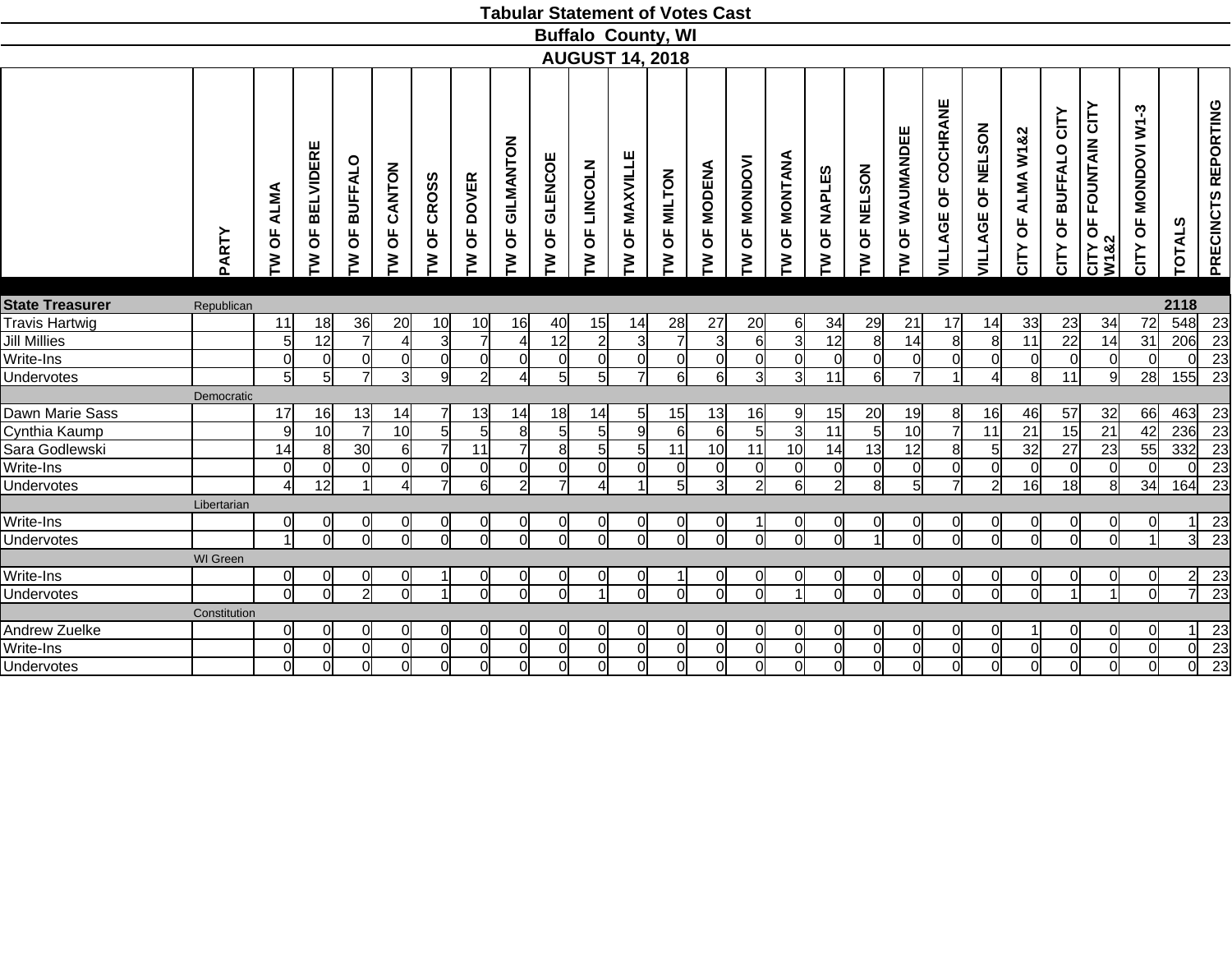|                              |              |                 |                             |                 |                                        |                                     |                         |                                  |                 |                   | <b>Tabular Statement of Votes Cast</b> |                         |                                      |                 |                        |                |                |                   |                     |                      |                         |                         |                                  |                         |                |                     |
|------------------------------|--------------|-----------------|-----------------------------|-----------------|----------------------------------------|-------------------------------------|-------------------------|----------------------------------|-----------------|-------------------|----------------------------------------|-------------------------|--------------------------------------|-----------------|------------------------|----------------|----------------|-------------------|---------------------|----------------------|-------------------------|-------------------------|----------------------------------|-------------------------|----------------|---------------------|
|                              |              |                 |                             |                 |                                        |                                     |                         |                                  |                 |                   | <b>Buffalo County, WI</b>              |                         |                                      |                 |                        |                |                |                   |                     |                      |                         |                         |                                  |                         |                |                     |
|                              |              |                 |                             |                 |                                        |                                     |                         |                                  |                 |                   | <b>AUGUST 14, 2018</b>                 |                         |                                      |                 |                        |                |                |                   |                     |                      |                         |                         |                                  |                         |                |                     |
|                              | PARTY        | ALMA<br>Ъ<br>ξ  | <b>BELVIDERE</b><br>pp<br>ξ | OF BUFFALO<br>ξ | CANTON<br>$\overline{\mathsf{b}}$<br>ξ | <b>CROSS</b><br>$\overline{0}$<br>ξ | OF DOVER<br>ξ           | GILMANTON<br>$\overline{5}$<br>ξ | OF GLENCOE<br>ξ | LINCOLN<br>Ъ<br>≧ | OF MAXVILLE<br>ξ                       | OF MILTON<br>ξ          | <b>MODENA</b><br>$\overline{6}$<br>ξ | OF MONDOVI<br>ξ | <b>OF MONTANA</b><br>≧ | OF NAPLES<br>ξ | OF NELSON<br>ξ | OF WAUMANDEE<br>ξ | VILLAGE OF COCHRANE | OF NELSON<br>VILLAGE | OF ALMA W1&2<br>CITY    | OF BUFFALO CITY<br>CITY | OF FOUNTAIN CITY<br>W1&2<br>CITY | OF MONDOVI W1-3<br>CITY | <b>TOTALS</b>  | PRECINCTS REPORTING |
|                              |              |                 |                             |                 |                                        |                                     |                         |                                  |                 |                   |                                        |                         |                                      |                 |                        |                |                |                   |                     |                      |                         |                         |                                  |                         |                |                     |
| <b>United States Senator</b> | Republicar   |                 |                             |                 |                                        |                                     |                         |                                  |                 |                   |                                        |                         |                                      |                 |                        |                |                |                   |                     |                      |                         |                         |                                  |                         | 2118           |                     |
| George C. Lucia              |              | $\overline{0}$  | -1                          | 6               | 11                                     | $\overline{2}$                      |                         | $\overline{2}$                   | 3               |                   |                                        | $\overline{4}$          | 5                                    | $\Omega$        | 0                      | $\overline{2}$ | 8              | 0                 | 1                   | 5 <sup>1</sup>       |                         | 3                       | 5                                | 61                      | 64             | 23                  |
| Leah Vukmir                  |              | $5\overline{)}$ | 11                          | 13              | 9                                      | 8                                   | 3                       | $\overline{7}$                   | 18              | $\overline{7}$    | 8                                      | 10                      | 10                                   | 9               | 3                      | 18             | 14             | 14                | 8                   |                      | 11                      | 9                       | 12                               | 40                      | 251            | 23                  |
| Griffin Jones                |              | $\overline{0}$  | $\Omega$                    |                 |                                        | $\Omega$                            | $\overline{0}$          | $\overline{2}$                   |                 |                   | $\Omega$                               |                         | $\Omega$                             | 0l              | $\Omega$               | $\Omega$       | $\overline{0}$ | $\Omega$          |                     | $\mathcal{D}$        | 3                       |                         | $\Omega$                         | 0l                      | 14             | $\overline{23}$     |
| Kevin Nicholson              |              | 16              | 20                          | 25              | 14                                     | 10                                  | 13                      | 12                               | 31              | 11                | 12                                     | 21                      | 18                                   | 16              | 9                      | 36             | 19             | 23                | 12                  | 8                    | 25                      | 37                      | 32                               | 70                      | 490            | 23                  |
| Charles Barman               |              | $\mathbf 0$     |                             | 1               |                                        | $\Omega$                            |                         | $\Omega$                         | 1               |                   | $\Omega$                               |                         | <sup>0</sup>                         | $\overline{2}$  | $\Omega$               |                | $\overline{0}$ | $\mathbf{3}$      | $\overline{2}$      | 3                    | 3                       | 3                       | $\overline{4}$                   |                         | 29             | 23                  |
| Write-Ins                    |              | $\overline{0}$  | <sub>0</sub>                | $\Omega$        | $\Omega$                               | $\Omega$                            | $\mathbf 0$             | <sub>0</sub>                     | $\Omega$        | 0                 | $\Omega$                               | $\mathbf 0$             | $\overline{0}$                       | 0l              | $\Omega$               | $\Omega$       | $\overline{0}$ | $\overline{0}$    | 0l                  | $\Omega$             | $\Omega$                | $\overline{0}$          | $\overline{0}$                   | ΩI                      |                | $\overline{23}$     |
| Undervotes                   |              | $\overline{0}$  | $\overline{2}$              | 4               |                                        | $\overline{2}$                      |                         |                                  | $\overline{3}$  |                   | зI                                     | $\overline{4}$          | $\overline{3}$                       | $\overline{2}$  | $\Omega$               | $\Omega$       | $\overline{2}$ | $\overline{2}$    | $\overline{2}$      |                      | $\overline{\mathbf{3}}$ | $\overline{3}$          | $\overline{4}$                   | 14                      | 61             | $\overline{23}$     |
|                              | Democratic   |                 |                             |                 |                                        |                                     |                         |                                  |                 |                   |                                        |                         |                                      |                 |                        |                |                |                   |                     |                      |                         |                         |                                  |                         |                |                     |
| Tammy Baldwin                |              | 41              | 40                          | 51              | 31                                     | 26                                  | 32                      | 24                               | 34              | 27                | 18                                     | 36                      | 29                                   | 32              | 20                     | 42             | 44             | 45                | 29                  | 33                   | 107                     | 108                     | 83                               |                         | 182 1114 23    |                     |
| Write-Ins                    |              | $\overline{0}$  | $\overline{0}$              | $\overline{0}$  | $\mathbf 0$                            | $\Omega$                            | $\overline{0}$          | 1                                | $\Omega$        | $\mathbf 0$       | $\Omega$                               | $\mathbf 0$             | $\overline{0}$                       | $\overline{0}$  | $\overline{0}$         | $\Omega$       | $\overline{0}$ | $\overline{0}$    | 0l                  | $\Omega$             | $\Omega$                |                         | $\overline{0}$                   | 1                       |                | 23                  |
| Undervotes                   |              | دی              | 6                           | $\overline{0}$  | $\overline{3}$                         | $\Omega$                            | $\overline{3}$          | 6                                | $\overline{4}$  |                   | $\overline{2}$                         |                         | $\overline{3}$                       | $\overline{2}$  | $\mathbf{8}$           | $\Omega$       | $\overline{2}$ |                   | 1I                  |                      | 8                       | $\overline{8}$          | 1                                | 14                      | 78             | $\overline{23}$     |
|                              | Libertarian  |                 |                             |                 |                                        |                                     |                         |                                  |                 |                   |                                        |                         |                                      |                 |                        |                |                |                   |                     |                      |                         |                         |                                  |                         |                |                     |
| Write-Ins                    |              | $\overline{0}$  | 01                          | $\overline{0}$  | 0                                      | 0                                   | $\overline{0}$          | $\Omega$                         | $\overline{0}$  | 0                 | $\Omega$                               | $\overline{0}$          | 0                                    | 0l              | 0                      | 0              | $\overline{0}$ | 0                 | <sup>0</sup>        |                      | <sup>0</sup>            | $\overline{0}$          | 01                               | 0l                      |                |                     |
| Undervotes                   |              | $\overline{1}$  | $\Omega$                    | <u>ਹ</u>        | $\Omega$                               | Ω                                   | $\overline{\mathbf{0}}$ | $\Omega$                         |                 | $\Omega$          | $\Omega$                               | $\overline{\mathbf{0}}$ | $\Omega$                             | $\overline{1}$  | $\Omega$               | $\Omega$       | $\overline{1}$ | $\Omega$          | ี่ด                 | $\Omega$             | $\Omega$                | $\overline{0}$          | $\overline{0}$                   | $\overline{1}$          |                | $\frac{23}{23}$     |
|                              | Wi Green     |                 |                             |                 |                                        |                                     |                         |                                  |                 |                   |                                        |                         |                                      |                 |                        |                |                |                   |                     |                      |                         |                         |                                  |                         |                |                     |
| Write-Ins                    |              | $\overline{0}$  | 0                           | $\overline{0}$  |                                        | 0                                   | $\overline{0}$          | $\Omega$                         | $\overline{0}$  |                   | 0                                      |                         | 0                                    | 0l              |                        | $\overline{0}$ | $\overline{0}$ | $\Omega$          | <sup>0</sup>        | 0                    | 0                       | $\overline{0}$          | 0                                | 0                       |                | $\overline{23}$     |
| Undervotes                   |              | $\overline{0}$  | $\overline{0}$              | $\overline{2}$  | $\overline{0}$                         | $\overline{2}$                      | $\overline{\mathsf{o}}$ | $\Omega$                         | $\overline{0}$  |                   | $\Omega$                               | $\overline{0}$          | $\Omega$                             | ี่ด             |                        | $\Omega$       | $\overline{0}$ | $\overline{0}$    | $\overline{0}$      | $\Omega$             | $\Omega$                |                         |                                  | 하                       | $\overline{8}$ | $\overline{23}$     |
|                              | Constitution |                 |                             |                 |                                        |                                     |                         |                                  |                 |                   |                                        |                         |                                      |                 |                        |                |                |                   |                     |                      |                         |                         |                                  |                         |                |                     |
| Write-Ins                    |              | $\overline{0}$  | 0                           | 01              |                                        | 0                                   | $\overline{0}$          | 0                                | <sup>0</sup>    |                   | 0                                      | 0                       | 0                                    | 0l              |                        | 0              | $\overline{0}$ | 0                 | 0l                  |                      |                         | $\overline{0}$          | 0                                | 0l                      |                |                     |
| Undervotes                   |              | $\overline{0}$  | $\overline{0}$              | $\overline{0}$  | $\Omega$                               | $\Omega$                            | $\overline{0}$          | $\overline{0}$                   | $\overline{0}$  | $\Omega$          | $\Omega$                               | $\overline{0}$          | $\overline{0}$                       | $\overline{0}$  | $\Omega$               | $\Omega$       | $\overline{0}$ | $\overline{0}$    | $\overline{0}$      |                      |                         | $\overline{0}$          | $\overline{0}$                   | $\overline{0}$          |                | $\frac{23}{23}$     |
|                              |              |                 |                             |                 |                                        |                                     |                         |                                  |                 |                   |                                        |                         |                                      |                 |                        |                |                |                   |                     |                      |                         |                         |                                  |                         |                |                     |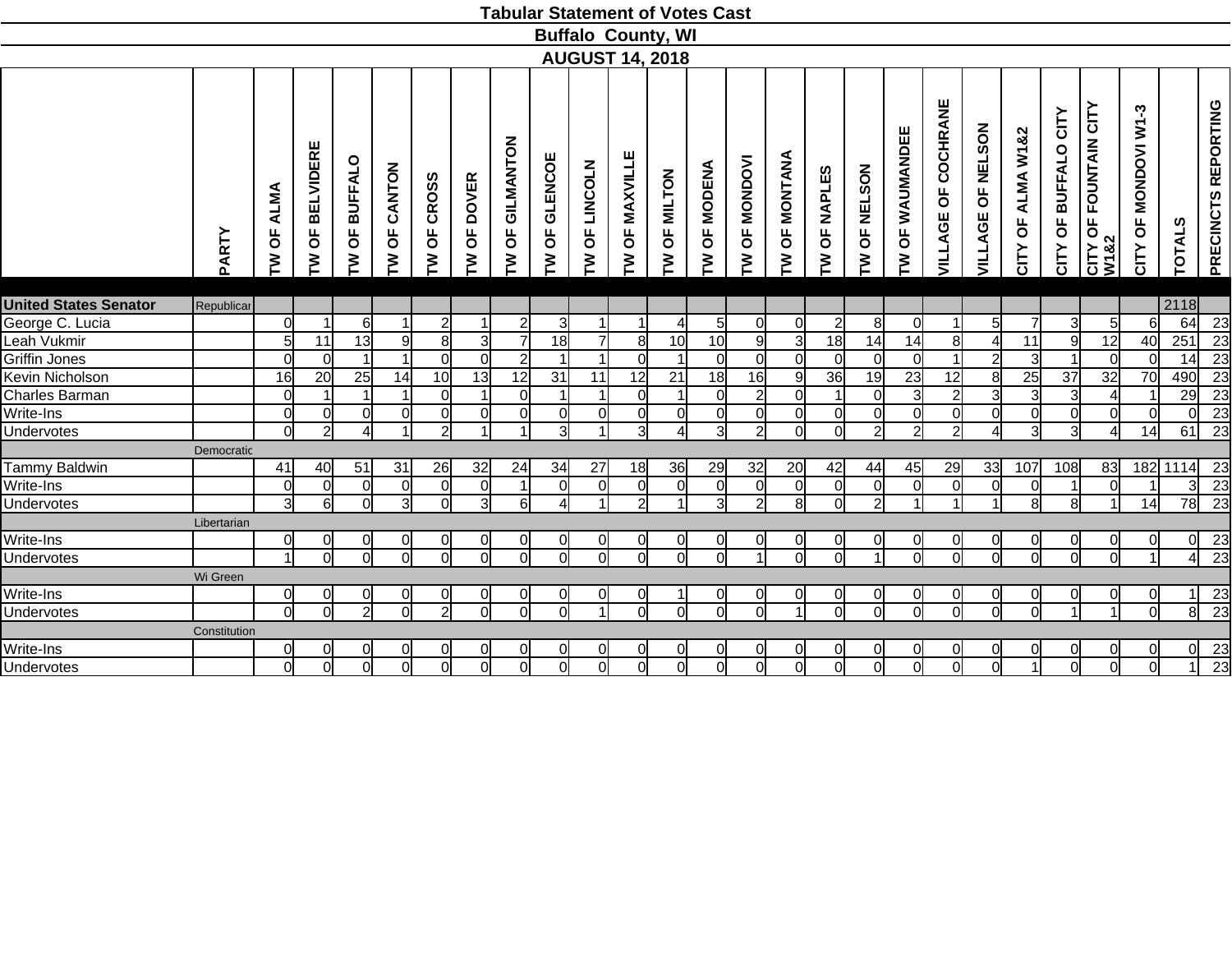|                          |                 |                                             |                             |                          |                  |                                     |                                              |                                  |                          |                                       |                           |                | <b>Tabular Statement of Votes Cast</b> |                        |                                |                       |                |                                  |                          |                                            |                      |                            |                                    |                                                          |                |                     |
|--------------------------|-----------------|---------------------------------------------|-----------------------------|--------------------------|------------------|-------------------------------------|----------------------------------------------|----------------------------------|--------------------------|---------------------------------------|---------------------------|----------------|----------------------------------------|------------------------|--------------------------------|-----------------------|----------------|----------------------------------|--------------------------|--------------------------------------------|----------------------|----------------------------|------------------------------------|----------------------------------------------------------|----------------|---------------------|
|                          |                 |                                             |                             |                          |                  |                                     |                                              |                                  |                          |                                       | <b>Buffalo County, WI</b> |                |                                        |                        |                                |                       |                |                                  |                          |                                            |                      |                            |                                    |                                                          |                |                     |
|                          |                 |                                             |                             |                          |                  |                                     |                                              |                                  |                          |                                       | <b>AUGUST 14, 2018</b>    |                |                                        |                        |                                |                       |                |                                  |                          |                                            |                      |                            |                                    |                                                          |                |                     |
|                          | PARTY           | <b>ALMA</b><br>$\overline{\mathsf{b}}$<br>ξ | <b>BELVIDERE</b><br>pp<br>≧ | <b>BUFFALO</b><br>Ъ<br>ξ | CANTON<br>Ъ<br>ξ | <b>CROSS</b><br>$\overline{0}$<br>Σ | <b>DOVER</b><br>$\overline{\mathsf{b}}$<br>ξ | GILMANTON<br>$\overline{6}$<br>ξ | <b>GLENCOE</b><br>Ъ<br>ξ | <b>LINCOLN</b><br>$\overline{5}$<br>ξ | OF MAXVILLE<br>ξ          | OF MILTON<br>ξ | <b>MODENA</b><br>$\overline{5}$<br>ξ   | <b>OF MONDOVI</b><br>ξ | MONTANA<br>$\overline{6}$<br>ξ | <b>OF NAPLES</b><br>Σ | OF NELSON<br>ξ | WAUMANDEE<br>$\overline{5}$<br>≧ | COCHRANE<br>Ъ<br>VILLAGE | <b>NELSON</b><br>$\overline{6}$<br>VILLAGE | OF ALMA W1&2<br>CITY | CITY<br>OF BUFFALO<br>CITY | OF FOUNTAIN CITY<br>CITY C<br>W1&2 | ကု<br>$\sum$<br><b>MONDOVI</b><br>$\overline{6}$<br>CITY | <b>TOTALS</b>  | PRECINCTS REPORTING |
|                          |                 |                                             |                             |                          |                  |                                     |                                              |                                  |                          |                                       |                           |                |                                        |                        |                                |                       |                |                                  |                          |                                            |                      |                            |                                    |                                                          |                |                     |
| Rep. in Congress Dist. 3 | Republican      |                                             |                             |                          |                  |                                     |                                              |                                  |                          |                                       |                           |                |                                        |                        |                                |                       |                |                                  |                          |                                            |                      |                            |                                    |                                                          | 2118           |                     |
| Steve Toft               |                 | 19                                          | 30                          | 44                       | 23               | 15                                  | 18                                           | 20                               | 53                       | 19                                    | 19                        | 33             | 29                                     | 24                     | 8 <sup>1</sup>                 | 52                    | 36             | 37                               | 23                       | 20                                         | 42                   | 49                         | 51                                 | 113                                                      | 777            | 23                  |
| Write-Ins                |                 | 0l                                          | $\overline{0}$              | $\Omega$                 | <sup>0</sup>     | $\overline{0}$                      | 0l                                           | $\overline{0}$                   | $\Omega$                 | $\overline{0}$                        | $\mathbf 0$               | $\overline{0}$ | $\overline{0}$                         | $\Omega$               | $\overline{0}$                 | $\mathbf 0$           | <sub>0</sub>   | $\overline{0}$                   | $\Omega$                 | $\vert$ 1                                  | $\Omega$             | <sub>0</sub>               | <sup>O</sup>                       |                                                          | $\overline{2}$ | 23                  |
| Undervotes               |                 | $\overline{2}$                              | 5 <sub>l</sub>              | 6l                       | $\Delta$         | $\overline{7}$                      | $\overline{ }$                               | Δ                                | 4                        | $\overline{3}$                        | $5 \,$                    | $\overline{8}$ | $\overline{7}$                         | 5                      | $\Delta$                       | $5 \vert$             | $\overline{7}$ | 5                                | $\overline{3}$           | 5 <sup>1</sup>                             | 10                   | $\overline{7}$             | 6                                  | 17                                                       | 130            | $\overline{23}$     |
|                          | Democratic      |                                             |                             |                          |                  |                                     |                                              |                                  |                          |                                       |                           |                |                                        |                        |                                |                       |                |                                  |                          |                                            |                      |                            |                                    |                                                          |                |                     |
| Ron Kind                 |                 | 43                                          | 43                          | 51                       | 31               | 26                                  | 34                                           | 26                               | 35                       | 26                                    | 19                        | 35             | 31                                     | 34                     | 24                             | 42                    | 45             | 45                               | 29                       | 32                                         | 107                  | 107                        | 81                                 |                                                          | 180 1126       | 23                  |
| Write-Ins                |                 | $\Omega$                                    | $\overline{0}$              | $\Omega$                 | $\overline{0}$   | $\Omega$                            | <sup>0</sup>                                 | 0                                | ∩                        | $\overline{0}$                        | $\Omega$                  | $\Omega$       | 0                                      | ∩                      | $\overline{0}$                 | 0                     | $\Omega$       | 0                                | ∩                        | <sub>0</sub>                               | $\Omega$             | $\overline{0}$             | <sup>O</sup>                       |                                                          |                | 23                  |
| Undervotes               |                 | $\overline{ }$                              | $\overline{3}$              | $\Omega$                 | $\mathcal{R}$    | $\Omega$                            |                                              | 5 <sub>l</sub>                   | зІ                       | ച                                     |                           | $\overline{2}$ |                                        | ി                      | $\Delta$                       | $\Omega$              |                |                                  |                          | $\mathcal{D}$                              | 8                    | 10 <sub>l</sub>            | $\overline{3}$                     | 16                                                       | 68             | $\overline{23}$     |
|                          | Libertarian     |                                             |                             |                          |                  |                                     |                                              |                                  |                          |                                       |                           |                |                                        |                        |                                |                       |                |                                  |                          |                                            |                      |                            |                                    |                                                          |                |                     |
| Write-Ins                |                 | 0l                                          | $\overline{0}$              |                          | $\Omega$         | 0                                   | <sub>0</sub>                                 | $\overline{0}$                   |                          | $\overline{0}$                        | 0                         | $\Omega$       | $\overline{0}$                         |                        | $\overline{0}$                 | 0                     | $\overline{0}$ | $\overline{0}$                   |                          | $\overline{0}$                             | 0                    | $\Omega$                   | <sub>0</sub>                       |                                                          | 0              | 23                  |
| <b>Undervotes</b>        |                 | $\overline{1}$                              | $\Omega$                    | $\cap$                   | ΩI               | $\Omega$                            | <sub>0</sub>                                 | ΩI                               | ΩI                       | ΩI                                    | $\Omega$                  | $\Omega$       | $\Omega$                               |                        | $\Omega$                       | $\sqrt{ }$            |                | $\Omega$                         | $\Omega$                 | $\Omega$                                   | $\Omega$             | $\overline{0}$             | $\Omega$                           |                                                          | 4              | $\overline{23}$     |
|                          | <b>WI</b> Green |                                             |                             |                          |                  |                                     |                                              |                                  |                          |                                       |                           |                |                                        |                        |                                |                       |                |                                  |                          |                                            |                      |                            |                                    |                                                          |                |                     |
| Write-Ins                |                 | 0                                           | $\overline{0}$              | ∩                        | 0                | 0                                   | 0                                            | $\overline{0}$                   | 0                        | <sub>0</sub>                          | 0                         |                | 0                                      | O                      | 0                              | 0                     | <sup>0</sup>   | $\overline{0}$                   | 0                        | 01                                         | 0                    | 01                         | <sub>0</sub>                       | $\Omega$                                                 |                | 23                  |
| <b>Undervotes</b>        |                 | $\overline{0}$                              | $\Omega$                    | $\overline{2}$           | $\overline{0}$   | $\overline{2}$                      | $\overline{0}$                               | $\overline{0}$                   | ΩI                       | $\overline{1}$                        | $\Omega$                  | $\overline{0}$ | $\overline{0}$                         | ΩI                     | $\overline{1}$                 | $\Omega$              | $\overline{0}$ | $\Omega$                         | ΩI                       | $\overline{0}$                             | $\Omega$             | $\overline{A}$             | $\overline{1}$                     | ΩI                                                       | $\overline{8}$ | $\overline{23}$     |
|                          | Constitution    |                                             |                             |                          |                  |                                     |                                              |                                  |                          |                                       |                           |                |                                        |                        |                                |                       |                |                                  |                          |                                            |                      |                            |                                    |                                                          |                |                     |
| Write-Ins                |                 | $\Omega$                                    | $\overline{0}$              |                          | 0                | 0                                   | 0                                            | <sub>0</sub>                     |                          | <sub>0</sub>                          | 0                         | 0              | 0                                      |                        | <sub>0</sub>                   | 0                     | 0              | 0                                |                          | 0l                                         | 0                    | $\Omega$                   | <sub>0</sub>                       |                                                          | 0l             | 23                  |
| Undervotes               |                 | $\Omega$                                    | $\Omega$                    |                          | ΩI               |                                     | $\Omega$                                     | $\Omega$                         |                          | ΩI                                    |                           | $\Omega$       | $\Omega$                               |                        | ΩI                             |                       | $\Omega$       | $\Omega$                         |                          | $\cap$                                     |                      | $\Omega$                   | $\Omega$                           |                                                          |                | $\overline{23}$     |
|                          |                 |                                             |                             |                          |                  |                                     |                                              |                                  |                          |                                       |                           |                |                                        |                        |                                |                       |                |                                  |                          |                                            |                      |                            |                                    |                                                          |                |                     |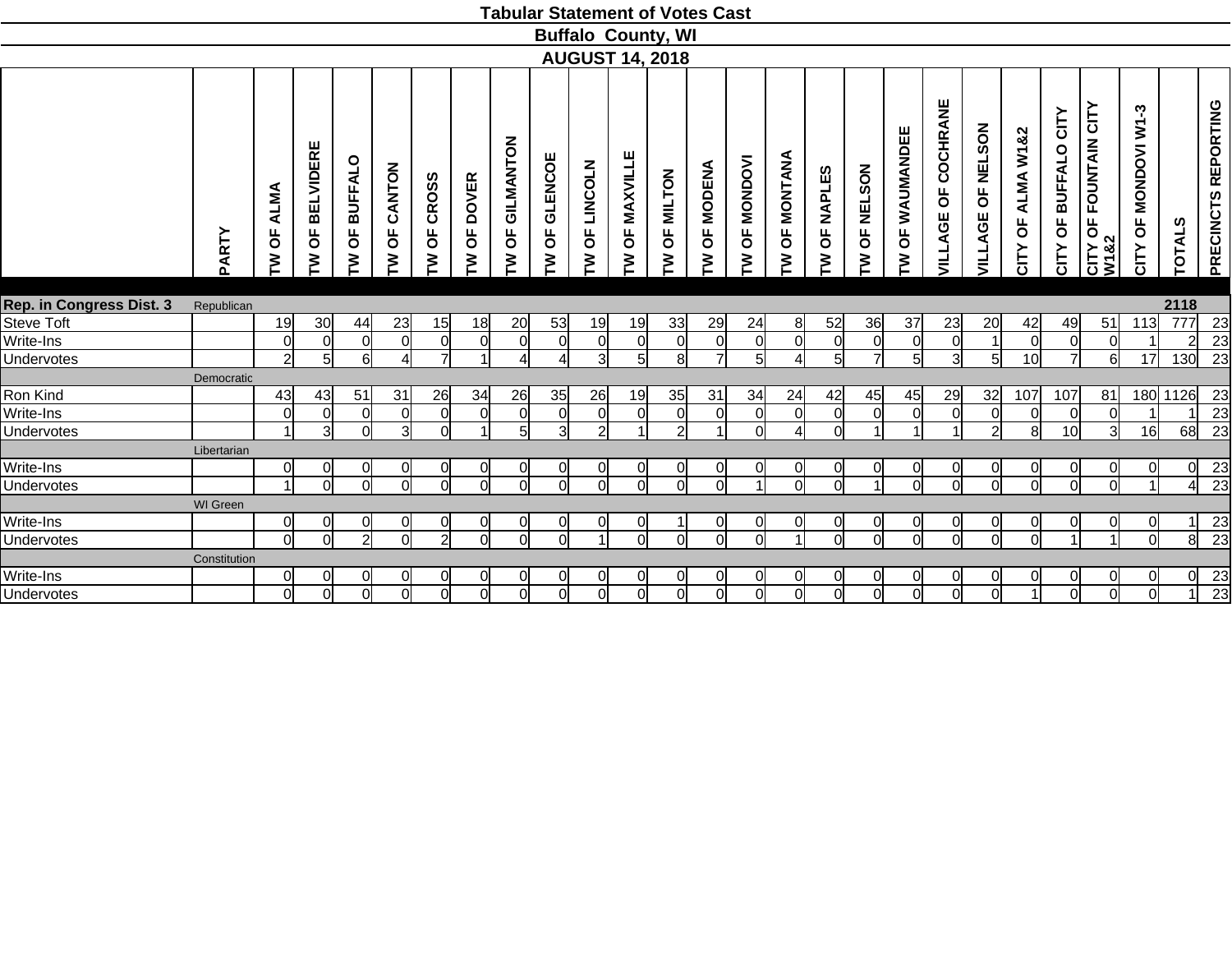|                              |                 |                             |                             |                 |                               |                        |                 |                      |                 |                                | <b>Tabular Statement of Votes Cast</b> |                |                                      |                        |                 |                 |                 |                   |                               |                                            |                      |                         |                                    |                                                     |                |                     |
|------------------------------|-----------------|-----------------------------|-----------------------------|-----------------|-------------------------------|------------------------|-----------------|----------------------|-----------------|--------------------------------|----------------------------------------|----------------|--------------------------------------|------------------------|-----------------|-----------------|-----------------|-------------------|-------------------------------|--------------------------------------------|----------------------|-------------------------|------------------------------------|-----------------------------------------------------|----------------|---------------------|
|                              |                 |                             |                             |                 |                               |                        |                 |                      |                 |                                | <b>Buffalo County, WI</b>              |                |                                      |                        |                 |                 |                 |                   |                               |                                            |                      |                         |                                    |                                                     |                |                     |
|                              |                 |                             |                             |                 |                               |                        |                 |                      |                 |                                | <b>AUGUST 14, 2018</b>                 |                |                                      |                        |                 |                 |                 |                   |                               |                                            |                      |                         |                                    |                                                     |                |                     |
|                              |                 |                             |                             |                 |                               |                        |                 |                      |                 |                                |                                        |                |                                      |                        |                 |                 |                 |                   |                               |                                            |                      |                         |                                    |                                                     |                |                     |
|                              | PARTY           | ALMA<br>$\overline{a}$<br>ξ | <b>BELVIDERE</b><br>pp<br>ξ | OF BUFFALO<br>≧ | CANTON<br>$\overline{0}$<br>N | <b>CROSS</b><br>Ъ<br>≧ | OF DOVER<br>ξ   | GILMANTON<br>pp<br>ξ | OF GLENCOE<br>ξ | LINCOLN<br>$\overline{6}$<br>N | OF MAXVILLE<br>ξ                       | OF MILTON<br>ξ | <b>MODENA</b><br>$\overline{6}$<br>ξ | <b>OF MONDOVI</b><br>ξ | OF MONTANA<br>ξ | OF NAPLES<br>ξ  | OF NELSON<br>ξ  | OF WAUMANDEE<br>≧ | COCHRANE<br><b>VILLAGE OF</b> | <b>NELSON</b><br>$\overline{5}$<br>VILLAGE | OF ALMA W1&2<br>CITY | OF BUFFALO CITY<br>CITY | OF FOUNTAIN CITY<br>CITY C<br>W1&2 | ကု<br>$\sum_{i=1}^{n}$<br><b>OF MONDOVI</b><br>CITY | <b>TOTALS</b>  | PRECINCTS REPORTING |
| <b>State Senate Dist. 31</b> | Republican      |                             |                             |                 |                               |                        |                 |                      |                 |                                |                                        |                |                                      |                        |                 |                 |                 |                   |                               |                                            |                      |                         |                                    |                                                     | 2118           |                     |
| Mel Pittman                  |                 | 21                          | 31                          | 43              | 22                            | 16                     | 15              | 20                   | 53              | 19                             | 22                                     | 34             | 31                                   | 28                     | 11              | 53              | 38              | 39                | 23                            | 21                                         | 43                   | 51                      | 48                                 | 112                                                 | 794            | 23                  |
| Write-Ins                    |                 | 0                           | $\overline{0}$              | $\Omega$        | <sup>0</sup>                  | $\overline{0}$         | $\overline{0}$  | $\overline{0}$       | $\Omega$        | $\overline{0}$                 | $\mathbf 0$                            | $\overline{0}$ | $\overline{0}$                       | $\Omega$               | $\overline{0}$  | $\mathbf 0$     | $\overline{0}$  | $\overline{0}$    | $\Omega$                      | $\overline{1}$                             | $\mathbf 0$          | 0                       | $\overline{0}$                     | $\Omega$                                            |                | 23                  |
| Undervotes                   |                 | $\overline{0}$              | $\overline{4}$              | 기               | 5                             | 6                      | $\overline{4}$  | $\overline{4}$       | $\overline{4}$  | 3                              | $\overline{2}$                         | $\overline{7}$ | $5\overline{)}$                      |                        | $\vert$         | 4               | 5               | $\overline{3}$    | $\overline{3}$                | $\overline{4}$                             | 9                    | 5                       | $\overline{9}$                     | 19                                                  | 114            | $\overline{23}$     |
|                              | Democratic      |                             |                             |                 |                               |                        |                 |                      |                 |                                |                                        |                |                                      |                        |                 |                 |                 |                   |                               |                                            |                      |                         |                                    |                                                     |                |                     |
| Steve Boe                    |                 | 10 <sup>1</sup>             | 8                           | 15              | 10                            |                        | 10 <sup>1</sup> | 4                    | 14              | 8 <sup>1</sup>                 | 2                                      | 17             | $5\overline{)}$                      | 9                      | 20              |                 |                 | 17                |                               | 15                                         | 19                   | 14                      | 14                                 | 40                                                  | 279            | 23                  |
| Jeff Smith                   |                 | 12                          | 10                          | 13              | 10                            | $\overline{3}$         | 9               | 11                   |                 | $\overline{2}$                 | 5                                      | $\Delta$       | $\overline{9}$                       | 10                     | $\vert$ 1       | $\overline{14}$ | $\overline{13}$ | $\overline{4}$    | $\overline{3}$                | $\overline{2}$                             | 16                   | 18                      | 10                                 | $\overline{72}$                                     | 252            | $\overline{23}$     |
| Jon W. Schultz               |                 | 20                          | 23                          | $\overline{21}$ | 14                            | 11                     | 11              | 16                   | 23              | 15                             | 13                                     | 16             | 18                                   | 14                     | $\overline{7}$  | 20              | 25              | 24                | 19                            | 17                                         | 70                   | 78                      | 55                                 | 70                                                  | 600            | 23                  |
| Write-Ins                    |                 | $\overline{0}$              | $\overline{0}$              | $\Omega$        | 0                             | $\Omega$               | $\overline{0}$  | $\overline{0}$       | $\Omega$        | $\overline{0}$                 | $\Omega$                               | $\overline{0}$ | $\overline{0}$                       | $\Omega$               | <sup>o</sup>    | 0               | $\Omega$        | $\overline{0}$    | $\Omega$                      | $\overline{0}$                             | $\Omega$             | $\overline{0}$          | $\overline{0}$                     | $\Omega$                                            | ΩI             | $\overline{23}$     |
| Undervotes                   |                 | $\overline{2}$              | 5                           | $\mathcal{D}$   | $\Omega$                      | 5                      | $\overline{5}$  | $\overline{0}$       | ΩI              | $\overline{3}$                 | $\sqrt{ }$                             | $\overline{0}$ | $\mathbf{0}$                         |                        | Ωl              |                 |                 |                   |                               | $\Omega$                                   | 10                   | $\overline{7}$          | 5 <sup>1</sup>                     | 15                                                  | 64             | $\overline{23}$     |
|                              | Libertarian     |                             |                             |                 |                               |                        |                 |                      |                 |                                |                                        |                |                                      |                        |                 |                 |                 |                   |                               |                                            |                      |                         |                                    |                                                     |                |                     |
| Write-Ins                    |                 | 0l                          | 0l                          |                 | $\Omega$                      | 0                      | $\overline{0}$  | $\overline{0}$       |                 | $\overline{0}$                 | 0                                      | $\Omega$       | <sub>0</sub>                         |                        | $\overline{0}$  | 0               | 0               | $\overline{0}$    |                               | $\overline{0}$                             | 0                    | 0                       | <sub>0</sub>                       |                                                     | 0l             | 23                  |
| Undervotes                   |                 | $\vert$                     | $\overline{0}$              | $\Omega$        | $\overline{0}$                | $\Omega$               | $\overline{0}$  | $\overline{0}$       | $\Omega$        | $\overline{0}$                 | $\Omega$                               | $\overline{0}$ | $\Omega$                             |                        | $\overline{0}$  | $\Omega$        | $\overline{1}$  | $\Omega$          | $\Omega$                      | $\overline{0}$                             | $\Omega$             | $\overline{0}$          | $\overline{0}$                     |                                                     | $\overline{4}$ | $\overline{23}$     |
|                              | <b>WI</b> Green |                             |                             |                 |                               |                        |                 |                      |                 |                                |                                        |                |                                      |                        |                 |                 |                 |                   |                               |                                            |                      |                         |                                    |                                                     |                |                     |
| Aaron Elaine Camacho         |                 | $\Omega$                    | 0                           |                 | 0l                            | $\overline{2}$         | 0               | 0l                   | $\Omega$        |                                | $\Omega$                               |                | <sub>0</sub>                         |                        | <sub>0</sub>    | $\Omega$        | $\overline{0}$  | <sub>0</sub>      | ∩                             | 0l                                         | $\Omega$             |                         |                                    |                                                     | 8              | 23                  |
| Write-Ins                    |                 | $\overline{0}$              | $\overline{0}$              | $\Omega$        | $\overline{0}$                | $\mathbf 0$            | $\overline{0}$  | $\overline{0}$       | $\Omega$        | $\overline{0}$                 | $\mathbf 0$                            | $\overline{0}$ | $\overline{0}$                       | $\Omega$               | $\overline{0}$  | $\mathbf 0$     | $\overline{0}$  | $\overline{0}$    | $\Omega$                      | <sub>0</sub>                               | $\mathbf 0$          | $\overline{0}$          | $\overline{0}$                     | 0l                                                  | <sub>0</sub>   | $\overline{23}$     |
| <b>Undervotes</b>            |                 | $\overline{0}$              | $\overline{0}$              | ΩI              | <sub>0</sub>                  | $\Omega$               | $\overline{0}$  | $\overline{0}$       | ΩI              | $\overline{0}$                 | $\overline{0}$                         | $\overline{0}$ | $\overline{0}$                       | ΩI                     | $\mathbf{1}$    | $\Omega$        | $\overline{0}$  | $\overline{0}$    | $\Omega$                      | 0l                                         | $\Omega$             | $\overline{0}$          | $\overline{0}$                     | ΩI                                                  | 11             | $\overline{23}$     |
|                              | Constitution    |                             |                             |                 |                               |                        |                 |                      |                 |                                |                                        |                |                                      |                        |                 |                 |                 |                   |                               |                                            |                      |                         |                                    |                                                     |                |                     |
| Write-Ins                    |                 | $\Omega$                    | $\overline{0}$              |                 | 0                             | 0                      | <sup>0</sup>    | $\overline{0}$       |                 | 0                              | 0                                      | $\Omega$       | $\overline{0}$                       |                        | $\Omega$        | 0               | 0l              | $\overline{0}$    |                               |                                            |                      | 0l                      | <sub>0</sub>                       |                                                     | $\overline{0}$ | 23                  |
| Undervotes                   |                 | $\overline{0}$              | $\overline{0}$              | 0l              | $\overline{O}$                | $\overline{0}$         | $\overline{0}$  | $\overline{0}$       | 0l              | $\overline{0}$                 | $\overline{0}$                         | $\overline{0}$ | $\overline{0}$                       | 0l                     | <sub>0</sub>    | $\overline{0}$  | $\overline{0}$  | $\overline{0}$    | $\Omega$                      | οl                                         | $\overline{1}$       | $\overline{0}$          | $\overline{0}$                     | $\Omega$                                            | $\mathbf{1}$   | $\overline{23}$     |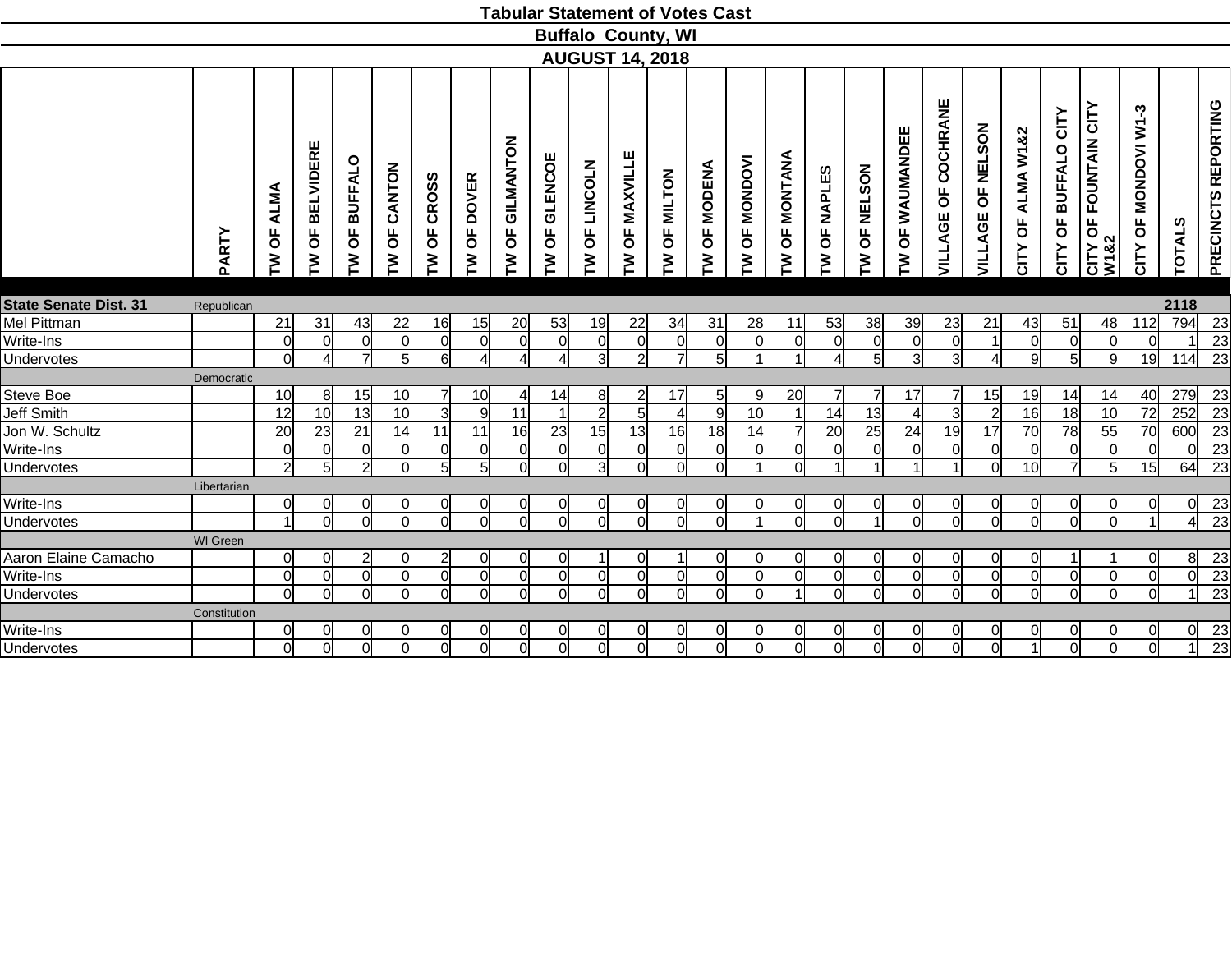|                                      |                 |                                             |                                         |                 |                                        |                                     |                |                                  |                          |                                         |                  | <b>Tabular Statement of Votes Cast</b> |                                      |                        |                 |                       |                |                   |                        |                               |                      |                         |                                             |                                       |                |                     |
|--------------------------------------|-----------------|---------------------------------------------|-----------------------------------------|-----------------|----------------------------------------|-------------------------------------|----------------|----------------------------------|--------------------------|-----------------------------------------|------------------|----------------------------------------|--------------------------------------|------------------------|-----------------|-----------------------|----------------|-------------------|------------------------|-------------------------------|----------------------|-------------------------|---------------------------------------------|---------------------------------------|----------------|---------------------|
|                                      |                 |                                             |                                         |                 |                                        |                                     |                |                                  |                          |                                         |                  | <b>Buffalo County, WI</b>              |                                      |                        |                 |                       |                |                   |                        |                               |                      |                         |                                             |                                       |                |                     |
|                                      |                 |                                             |                                         |                 |                                        |                                     |                |                                  |                          |                                         |                  | <b>AUGUST 14, 2018</b>                 |                                      |                        |                 |                       |                |                   |                        |                               |                      |                         |                                             |                                       |                |                     |
|                                      | PARTY           | <b>ALMA</b><br>$\overline{\mathsf{d}}$<br>Σ | <b>BELVIDERE</b><br>$\overline{5}$<br>ξ | OF BUFFALO<br>ξ | CANTON<br>$\overline{\mathsf{d}}$<br>ξ | <b>CROSS</b><br>$\overline{0}$<br>ξ | OF DOVER<br>ξ  | GILMANTON<br>$\overline{5}$<br>ξ | <b>GLENCOE</b><br>Ъ<br>ξ | LINCOLN<br>$\overline{\mathsf{d}}$<br>ξ | OF MAXVILLE<br>ξ | OF MILTON<br>ξ                         | <b>MODENA</b><br>$\overline{6}$<br>Σ | <b>OF MONDOVI</b><br>Σ | OF MONTANA<br>ξ | <b>OF NAPLES</b><br>ξ | OF NELSON<br>ξ | OF WAUMANDEE<br>ξ | VILLAGE OF COCHRANE    | <b>NELSON</b><br>Ъ<br>VILLAGE | OF ALMA W1&2<br>CITY | OF BUFFALO CITY<br>CITY | <b>FOUNTAIN CITY</b><br>Ъ<br>CITY C<br>W1&2 | $W1-3$<br><b>MONDOVI</b><br>Ъ<br>CITY | <b>TOTALS</b>  | PRECINCTS REPORTING |
|                                      |                 |                                             |                                         |                 |                                        |                                     |                |                                  |                          |                                         |                  |                                        |                                      |                        |                 |                       |                |                   |                        |                               |                      |                         |                                             |                                       |                |                     |
| Rep. to Assembly Dist. 92 Republican |                 |                                             |                                         |                 |                                        |                                     |                |                                  |                          |                                         |                  |                                        |                                      |                        |                 |                       |                |                   |                        |                               |                      |                         |                                             |                                       | 2074           |                     |
| Treig E. Pronschinske                |                 | 21                                          | 34                                      | 44              | 23                                     | 20                                  | 13             | 19                               | 55                       | 22                                      |                  | 37                                     | 32                                   | 24                     | 10              | 48                    | 38             | 40                | 23                     | 21                            | 45                   | 52                      | 51                                          | 115                                   | 787            | 22                  |
| Write-Ins                            |                 | $\overline{0}$                              | $\overline{0}$                          | $\Omega$        | $\Omega$                               | $\overline{0}$                      | $\overline{2}$ | $\overline{1}$                   | $\Omega$                 | $\overline{0}$                          |                  | $\overline{0}$                         | $\overline{0}$                       |                        | $\overline{0}$  | $\overline{2}$        | $\overline{0}$ | $\overline{0}$    | $\Omega$               | $\vert$ 1                     | $\Omega$             | $\overline{0}$          | $\overline{0}$                              | $\Omega$                              |                | 22                  |
| Undervotes                           |                 | $\overline{0}$                              | 1                                       | 6               | $\overline{4}$                         | $\overline{2}$                      | $\overline{4}$ | Δ                                | $\overline{2}$           | $\Omega$                                |                  | $\vert$                                | 4                                    |                        | $\overline{2}$  | $\overline{7}$        | 5              | $\overline{2}$    | $\overline{3}$         | $\overline{4}$                | $\overline{7}$       | $\overline{4}$          | $6 \overline{6}$                            | 16                                    | 91             | $\overline{22}$     |
|                                      | Democratic      |                                             |                                         |                 |                                        |                                     |                |                                  |                          |                                         |                  |                                        |                                      |                        |                 |                       |                |                   |                        |                               |                      |                         |                                             |                                       |                |                     |
| Rob Grover                           |                 | 21                                          | 29                                      | 31              | 18                                     | 12                                  | 12             | 21                               | 28                       | 16                                      |                  | 22                                     | 17                                   | 21                     | 14              | 22                    | 20             | 29                | 15                     | 23                            | 61                   | 53                      | 41                                          | 110                                   | 636            | 22                  |
| Max Hart                             |                 | $\overline{2}$                              |                                         | 8               | 6                                      |                                     |                | $\overline{\mathcal{A}}$         | $6 \mid$                 | $\overline{3}$                          |                  | $\overline{3}$                         | $\overline{4}$                       |                        | 12              | 6                     | $\overline{9}$ | 6                 |                        | $\overline{3}$                | 18                   | 13                      | 8                                           | 25                                    | 150            | $\overline{22}$     |
| Desiree Gearing-Lancaster            |                 | 17                                          | $\overline{7}$                          | 9               | $\overline{7}$                         |                                     | 13             | 4                                |                          | 5 <sup>5</sup>                          |                  | 9                                      | 8                                    | 6l                     | $\overline{1}$  | 10                    | 11             | $\overline{7}$    |                        | $6 \mid$                      | 19                   | 39                      | $\overline{28}$                             | $\overline{37}$                       | 258            | $\overline{22}$     |
| Write-Ins                            |                 | $\overline{0}$                              | 0                                       | $\Omega$        | $\Omega$                               | 0                                   | $\Omega$       | 0                                | ΩI                       | $\overline{0}$                          |                  | $\overline{0}$                         | $\overline{0}$                       | <sup>0</sup>           | $\overline{0}$  | 0                     | $\overline{0}$ | $\overline{0}$    | $\Omega$               | $\overline{0}$                | 0                    | $\overline{0}$          | $\overline{0}$                              | $\Omega$                              | ΩI             | 22                  |
| Undervotes                           |                 | $\overline{4}$                              | 9                                       | 3               | $\overline{3}$                         | 6                                   | 6l             | $\overline{2}$                   | 31                       | $\overline{4}$                          |                  | $\overline{3}$                         | $\overline{3}$                       | 31                     | $\overline{A}$  | $\overline{\Lambda}$  | 6              | 4                 | $\boldsymbol{\Lambda}$ | $\mathcal{P}$                 | $\overline{17}$      | 12                      | $\overline{7}$                              | 25                                    | 131            | $\overline{22}$     |
|                                      | Libertarian     |                                             |                                         |                 |                                        |                                     |                |                                  |                          |                                         |                  |                                        |                                      |                        |                 |                       |                |                   |                        |                               |                      |                         |                                             |                                       |                |                     |
| Write-Ins                            |                 | 0l                                          | $\overline{0}$                          |                 | 0                                      | 0                                   | <sub>0</sub>   | <sub>0</sub>                     |                          | 0                                       |                  | $\Omega$                               | 0                                    |                        | 0l              | 0                     | 0              | 0                 |                        | 0l                            | 0                    | <sup>0</sup>            | 0                                           |                                       | 0              | $\overline{22}$     |
| Undervotes                           |                 | $\overline{ }$                              | $\Omega$                                | $\Omega$        | $\Omega$                               | $\Omega$                            | ΩI             | $\Omega$                         | $\cap$                   | $\Omega$                                |                  | $\Omega$                               | $\Omega$                             |                        | $\Omega$        |                       |                | $\Omega$          |                        | $\Omega$                      |                      | ΩI                      | $\Omega$                                    |                                       | 41             | $\overline{22}$     |
|                                      | <b>WI</b> Green |                                             |                                         |                 |                                        |                                     |                |                                  |                          |                                         |                  |                                        |                                      |                        |                 |                       |                |                   |                        |                               |                      |                         |                                             |                                       |                |                     |
| Write-Ins                            |                 | 0l                                          | 0l                                      |                 | 0                                      | 0                                   | 0              | $\overline{0}$                   | ΩI                       | 0                                       |                  |                                        | <sub>0</sub>                         | 0                      | $\overline{0}$  | 0                     | $\overline{0}$ | $\overline{0}$    | $\Omega$               | 0l                            | 0                    | 0l                      | <sub>0</sub>                                | ΩI                                    | 11             | $\frac{22}{22}$     |
| Undervotes                           |                 | $\overline{0}$                              | $\overline{0}$                          | $\overline{2}$  | $\overline{0}$                         | $\overline{2}$                      | $\overline{0}$ | $\overline{0}$                   | ΩI                       |                                         |                  | $\Omega$                               | $\overline{0}$                       | ΩI                     | $\vert$         | $\Omega$              | $\overline{0}$ | $\overline{0}$    | $\Omega$               | $\overline{0}$                | $\Omega$             | $\vert$                 | $\overline{1}$                              | ΩI                                    | $\overline{8}$ |                     |
|                                      | Constitution    |                                             |                                         |                 |                                        |                                     |                |                                  |                          |                                         |                  |                                        |                                      |                        |                 |                       |                |                   |                        |                               |                      |                         |                                             |                                       |                |                     |
| Write-Ins                            |                 | 0l                                          | $\overline{0}$                          |                 | 0                                      | 0                                   | 0              | 01                               |                          | <sub>0</sub>                            |                  | 0                                      | 0                                    |                        |                 | 0                     | 0              | 0                 |                        |                               |                      | 01                      | 0                                           |                                       | $\overline{0}$ | $\frac{22}{22}$     |
| Undervotes                           |                 | $\overline{0}$                              | $\overline{0}$                          | $\Omega$        | <sub>0</sub>                           | $\Omega$                            | $\overline{0}$ | $\overline{0}$                   | 0l                       | $\Omega$                                |                  | $\overline{0}$                         | $\overline{0}$                       | $\Omega$               | οl              | $\Omega$              | $\overline{0}$ | $\overline{0}$    | <sub>0</sub>           | οl                            |                      | $\overline{0}$          | $\overline{0}$                              | $\Omega$                              |                |                     |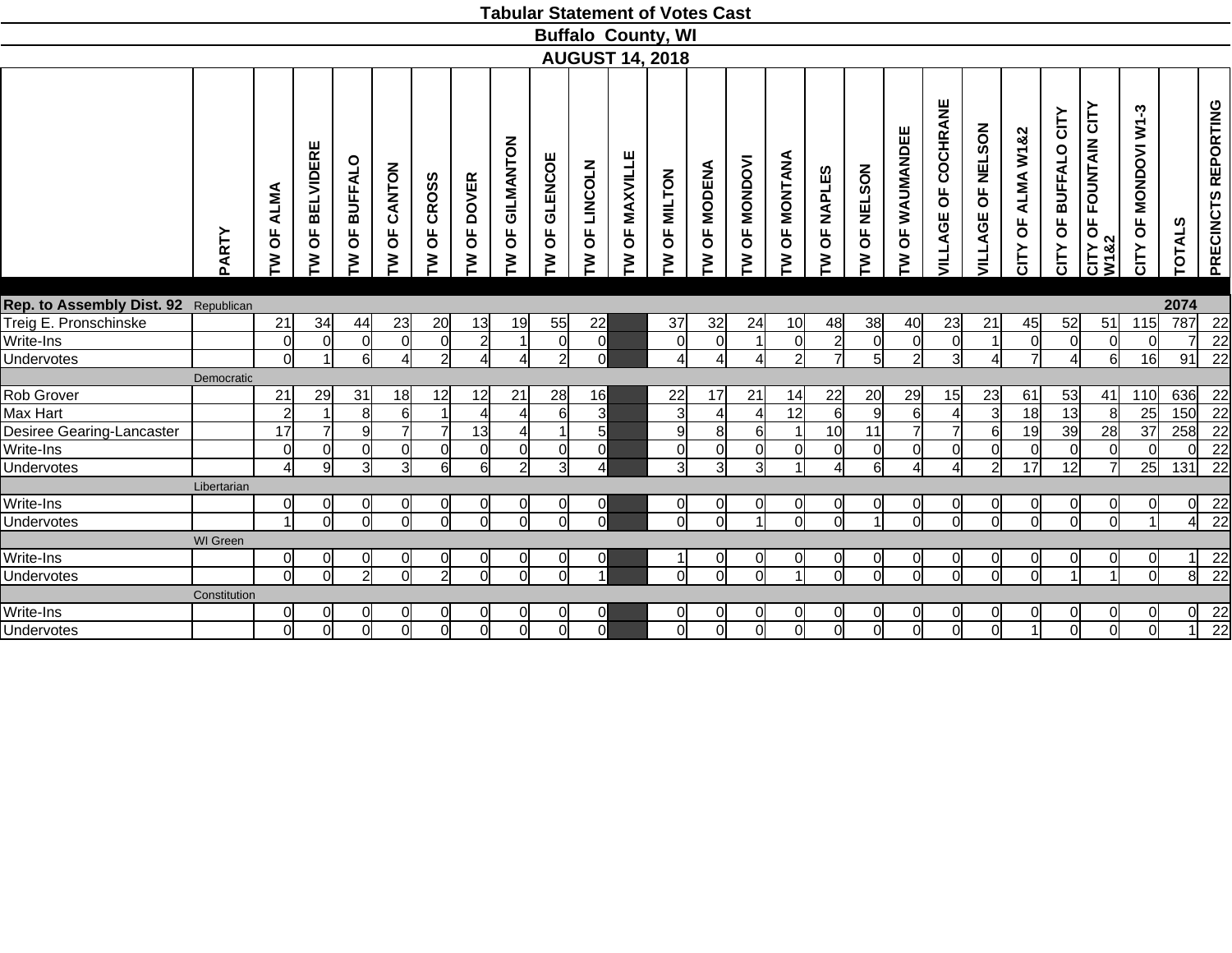| <b>Buffalo County, WI</b><br><b>AUGUST 14, 2018</b><br>VILLAGE OF COCHRANE<br>OF FOUNTAIN CITY<br>ကု<br>CITY OF BUFFALO CITY<br><b>OF MONDOVI W1</b><br>OF NELSON<br>OF WAUMANDEE<br>CITY OF ALMA W1&2<br>GILMANTON<br><b>BELVIDERE</b><br>OF MAXVILLE<br><b>OF MONTANA</b><br>OF GLENCOE<br><b>OF MONDOVI</b><br>OF BUFFALO<br><b>LINCOLN</b><br><b>OF MODENA</b><br>CANTON<br>OF NELSON<br>OF NAPLES<br>OF MILTON<br>OF CROSS<br>OF DOVER<br>ALMA<br>VILLAGE<br>$\overline{\sigma}$<br>$\overline{\mathsf{b}}$<br>$\overline{\mathsf{b}}$<br>$\overline{\mathsf{b}}$<br>$\overline{6}$<br>PARTY<br>CITY C<br>W182<br>CITY<br>M<br>Σ<br>Σ<br>ξ<br>ξ<br>ξ<br>ξ<br>ξ<br>Σ<br>ξ<br>ξ<br>ξ<br>ξ<br>ξ<br>ξ<br>ξ<br>ξ<br>Rep. to Assembly Dist. 93 Republican<br>Warren Petryk<br>21<br>Write-Ins<br>$\overline{0}$<br>Undervotes<br>$\overline{3}$<br>Democratic<br>Charlene Charlie Warner<br>18<br>Write-Ins<br>$\overline{0}$<br><b>Undervotes</b><br>$\overline{2}$<br>Libertarian<br>Write-Ins<br>$\Omega$<br>Undervotes<br>$\Omega$<br><b>WI</b> Green<br>Write-Ins<br>$\overline{0}$<br>Undervotes<br>$\Omega$<br>Constitution<br>Write-Ins<br>0<br>$\Omega$ |                   |  |  |  |  |  | <b>Tabular Statement of Votes Cast</b> |  |  |  |  |  |  |                 |                     |
|-----------------------------------------------------------------------------------------------------------------------------------------------------------------------------------------------------------------------------------------------------------------------------------------------------------------------------------------------------------------------------------------------------------------------------------------------------------------------------------------------------------------------------------------------------------------------------------------------------------------------------------------------------------------------------------------------------------------------------------------------------------------------------------------------------------------------------------------------------------------------------------------------------------------------------------------------------------------------------------------------------------------------------------------------------------------------------------------------------------------------------------------------------------------|-------------------|--|--|--|--|--|----------------------------------------|--|--|--|--|--|--|-----------------|---------------------|
|                                                                                                                                                                                                                                                                                                                                                                                                                                                                                                                                                                                                                                                                                                                                                                                                                                                                                                                                                                                                                                                                                                                                                                 |                   |  |  |  |  |  |                                        |  |  |  |  |  |  |                 |                     |
|                                                                                                                                                                                                                                                                                                                                                                                                                                                                                                                                                                                                                                                                                                                                                                                                                                                                                                                                                                                                                                                                                                                                                                 |                   |  |  |  |  |  |                                        |  |  |  |  |  |  |                 |                     |
|                                                                                                                                                                                                                                                                                                                                                                                                                                                                                                                                                                                                                                                                                                                                                                                                                                                                                                                                                                                                                                                                                                                                                                 |                   |  |  |  |  |  |                                        |  |  |  |  |  |  | <b>TOTALS</b>   | PRECINCTS REPORTING |
|                                                                                                                                                                                                                                                                                                                                                                                                                                                                                                                                                                                                                                                                                                                                                                                                                                                                                                                                                                                                                                                                                                                                                                 |                   |  |  |  |  |  |                                        |  |  |  |  |  |  |                 |                     |
|                                                                                                                                                                                                                                                                                                                                                                                                                                                                                                                                                                                                                                                                                                                                                                                                                                                                                                                                                                                                                                                                                                                                                                 |                   |  |  |  |  |  |                                        |  |  |  |  |  |  | 44              |                     |
|                                                                                                                                                                                                                                                                                                                                                                                                                                                                                                                                                                                                                                                                                                                                                                                                                                                                                                                                                                                                                                                                                                                                                                 |                   |  |  |  |  |  |                                        |  |  |  |  |  |  | $\overline{21}$ | 1                   |
|                                                                                                                                                                                                                                                                                                                                                                                                                                                                                                                                                                                                                                                                                                                                                                                                                                                                                                                                                                                                                                                                                                                                                                 |                   |  |  |  |  |  |                                        |  |  |  |  |  |  | 0               | $\vert$ 1           |
|                                                                                                                                                                                                                                                                                                                                                                                                                                                                                                                                                                                                                                                                                                                                                                                                                                                                                                                                                                                                                                                                                                                                                                 |                   |  |  |  |  |  |                                        |  |  |  |  |  |  | $\overline{3}$  | $\overline{1}$      |
|                                                                                                                                                                                                                                                                                                                                                                                                                                                                                                                                                                                                                                                                                                                                                                                                                                                                                                                                                                                                                                                                                                                                                                 |                   |  |  |  |  |  |                                        |  |  |  |  |  |  |                 |                     |
|                                                                                                                                                                                                                                                                                                                                                                                                                                                                                                                                                                                                                                                                                                                                                                                                                                                                                                                                                                                                                                                                                                                                                                 |                   |  |  |  |  |  |                                        |  |  |  |  |  |  | 18              |                     |
|                                                                                                                                                                                                                                                                                                                                                                                                                                                                                                                                                                                                                                                                                                                                                                                                                                                                                                                                                                                                                                                                                                                                                                 |                   |  |  |  |  |  |                                        |  |  |  |  |  |  | $\overline{0}$  | $\vert$ 1           |
|                                                                                                                                                                                                                                                                                                                                                                                                                                                                                                                                                                                                                                                                                                                                                                                                                                                                                                                                                                                                                                                                                                                                                                 |                   |  |  |  |  |  |                                        |  |  |  |  |  |  | $\overline{2}$  |                     |
|                                                                                                                                                                                                                                                                                                                                                                                                                                                                                                                                                                                                                                                                                                                                                                                                                                                                                                                                                                                                                                                                                                                                                                 |                   |  |  |  |  |  |                                        |  |  |  |  |  |  |                 |                     |
|                                                                                                                                                                                                                                                                                                                                                                                                                                                                                                                                                                                                                                                                                                                                                                                                                                                                                                                                                                                                                                                                                                                                                                 |                   |  |  |  |  |  |                                        |  |  |  |  |  |  | $\overline{O}$  | $\vert$ 1           |
|                                                                                                                                                                                                                                                                                                                                                                                                                                                                                                                                                                                                                                                                                                                                                                                                                                                                                                                                                                                                                                                                                                                                                                 |                   |  |  |  |  |  |                                        |  |  |  |  |  |  | $\overline{0}$  |                     |
|                                                                                                                                                                                                                                                                                                                                                                                                                                                                                                                                                                                                                                                                                                                                                                                                                                                                                                                                                                                                                                                                                                                                                                 |                   |  |  |  |  |  |                                        |  |  |  |  |  |  |                 |                     |
|                                                                                                                                                                                                                                                                                                                                                                                                                                                                                                                                                                                                                                                                                                                                                                                                                                                                                                                                                                                                                                                                                                                                                                 |                   |  |  |  |  |  |                                        |  |  |  |  |  |  | $\overline{0}$  |                     |
|                                                                                                                                                                                                                                                                                                                                                                                                                                                                                                                                                                                                                                                                                                                                                                                                                                                                                                                                                                                                                                                                                                                                                                 |                   |  |  |  |  |  |                                        |  |  |  |  |  |  | $\overline{0}$  | $\overline{1}$      |
|                                                                                                                                                                                                                                                                                                                                                                                                                                                                                                                                                                                                                                                                                                                                                                                                                                                                                                                                                                                                                                                                                                                                                                 |                   |  |  |  |  |  |                                        |  |  |  |  |  |  |                 |                     |
|                                                                                                                                                                                                                                                                                                                                                                                                                                                                                                                                                                                                                                                                                                                                                                                                                                                                                                                                                                                                                                                                                                                                                                 |                   |  |  |  |  |  |                                        |  |  |  |  |  |  | <sub>0</sub>    | $\vert$ 1           |
|                                                                                                                                                                                                                                                                                                                                                                                                                                                                                                                                                                                                                                                                                                                                                                                                                                                                                                                                                                                                                                                                                                                                                                 | <b>Undervotes</b> |  |  |  |  |  |                                        |  |  |  |  |  |  | $\overline{0}$  | $\overline{1}$      |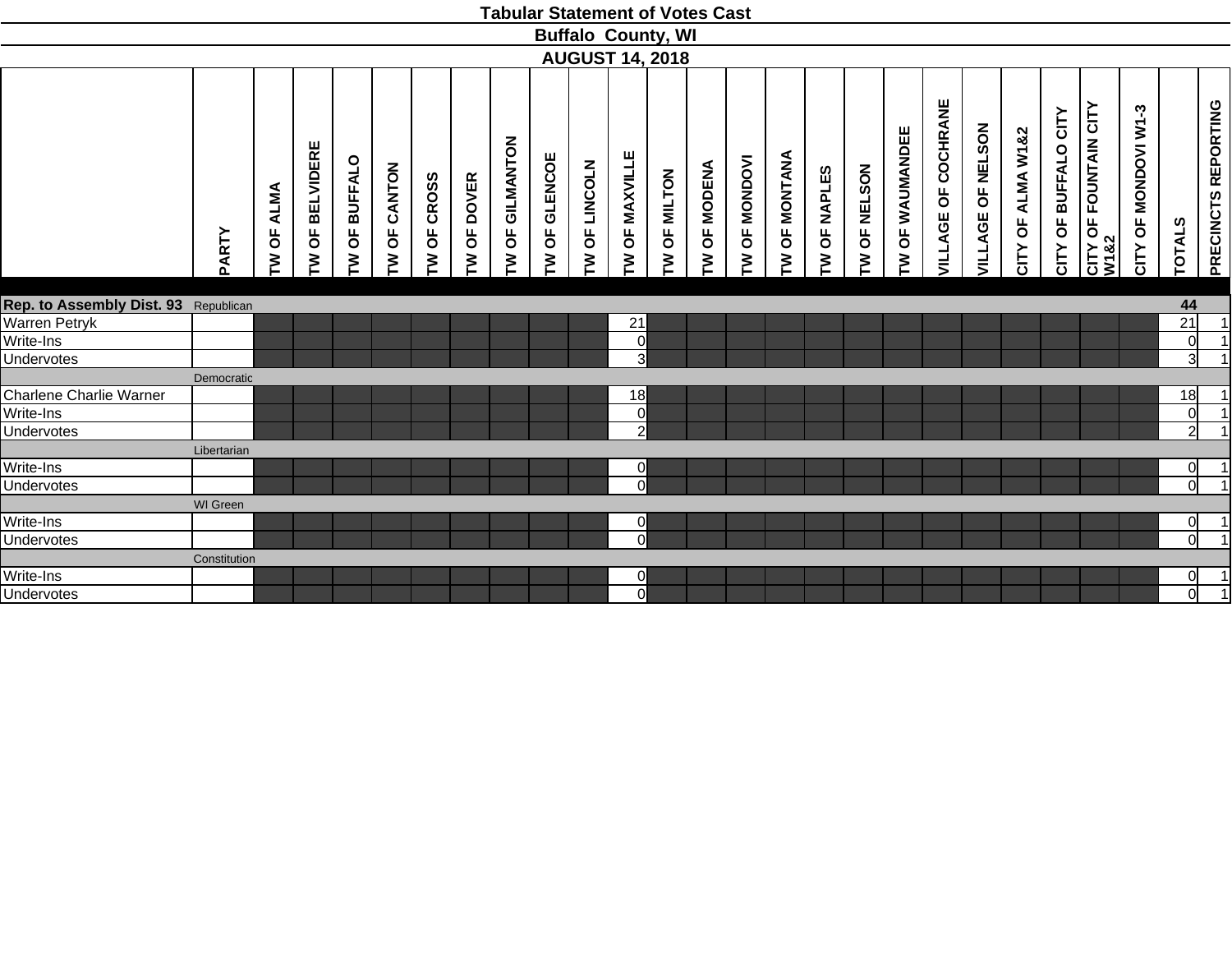|                         |                 |                                    |                             |                          |                   |                                     |                                     |                            |                          |                           | <b>Tabular Statement of Votes Cast</b> |                      |                                      |                        |                                       |                                      |                |                                  |                                       |                                            |                                     |                                     |                                                                    |                                         |                |                       |
|-------------------------|-----------------|------------------------------------|-----------------------------|--------------------------|-------------------|-------------------------------------|-------------------------------------|----------------------------|--------------------------|---------------------------|----------------------------------------|----------------------|--------------------------------------|------------------------|---------------------------------------|--------------------------------------|----------------|----------------------------------|---------------------------------------|--------------------------------------------|-------------------------------------|-------------------------------------|--------------------------------------------------------------------|-----------------------------------------|----------------|-----------------------|
|                         |                 |                                    |                             |                          |                   |                                     |                                     |                            |                          |                           | <b>Buffalo County, WI</b>              |                      |                                      |                        |                                       |                                      |                |                                  |                                       |                                            |                                     |                                     |                                                                    |                                         |                |                       |
|                         |                 |                                    |                             |                          |                   |                                     |                                     |                            |                          |                           | <b>AUGUST 14, 2018</b>                 |                      |                                      |                        |                                       |                                      |                |                                  |                                       |                                            |                                     |                                     |                                                                    |                                         |                |                       |
|                         | PARTY           | <b>ALMA</b><br>$\overline{5}$<br>ξ | <b>BELVIDERE</b><br>pp<br>ξ | <b>BUFFALO</b><br>Ъ<br>₹ | CANTON<br>pP<br>ξ | <b>CROSS</b><br>$\overline{0}$<br>ξ | <b>DOVER</b><br>$\overline{5}$<br>⋛ | GILMANTON<br>pp<br>ξ       | <b>GLENCOE</b><br>Ъ<br>₹ | <b>LINCOLN</b><br>pp<br>ξ | <b>MAXVILLE</b><br>$\overline{6}$<br>ξ | OF MILTON<br>ξ       | <b>MODENA</b><br>$\overline{5}$<br>ξ | <b>OF MONDOVI</b><br>₹ | <b>ANAINON</b><br>$\overline{5}$<br>ξ | <b>NAPLES</b><br>$\overline{6}$<br>ξ | OF NELSON<br>₹ | WAUMANDEE<br>$\overline{5}$<br>ξ | COCHRANE<br>$\overline{6}$<br>VILLAGE | <b>NELSON</b><br>$\overline{6}$<br>VILLAGE | ALMA W1&2<br>$\overline{5}$<br>CITY | CITY<br><b>BUFFALO</b><br>Ъ<br>CITY | <b>FOUNTAIN CITY</b><br>$\overline{5}$<br>&2<br>$rac{1}{\sqrt{2}}$ | ကု<br>ξ<br><b>MONDOVI</b><br>pP<br>CITY | ທ<br>TOTAL!    | PRECINCTS REPORTING   |
| <b>Sheriff</b>          | Republican      |                                    |                             |                          |                   |                                     |                                     |                            |                          |                           |                                        |                      |                                      |                        |                                       |                                      |                |                                  |                                       |                                            |                                     |                                     |                                                                    |                                         | 2118           |                       |
| Michael Schmidtknecht   |                 | 21                                 | 33                          | 46                       | 23                | 21                                  | 15                                  | 21                         | 55                       | 21                        | 21                                     | 38                   | 32                                   | 27                     | 11                                    | 54                                   | 38             | 39                               | 23                                    | 23                                         | 45                                  | 52                                  | 54                                                                 | 118                                     | 831            | 23                    |
| Write-Ins               |                 | $\Omega$                           | $\Omega$                    | ∩                        | $\Omega$          |                                     | $\Omega$                            | 0                          | n                        | $\Omega$                  | $\Omega$                               | $\Omega$             | $\Omega$                             | ∩                      | $\Omega$                              | $\Omega$                             | $\Omega$       | 0                                | ∩                                     | $\Omega$                                   | $\Omega$                            | $\Omega$                            | $\Omega$                                                           |                                         |                | 23                    |
| Undervotes              |                 | 0l                                 | $\overline{2}$              |                          | Δl                | $\Omega$                            | $\lambda$                           | $\overline{3}$             | $\overline{2}$           |                           | 3                                      | $\overline{3}$       | Δ                                    | 21                     |                                       | 3                                    | 5 <sup>1</sup> | $\mathbf{3}$                     | 31                                    | 31                                         |                                     | $\boldsymbol{\Lambda}$              | $\mathbf{3}$                                                       | 13                                      | 77             | 23                    |
|                         | Democratic      |                                    |                             |                          |                   |                                     |                                     |                            |                          |                           |                                        |                      |                                      |                        |                                       |                                      |                |                                  |                                       |                                            |                                     |                                     |                                                                    |                                         |                |                       |
| Write-Ins               |                 | $\overline{2}$                     |                             |                          | <sup>0</sup>      |                                     | <sup>0</sup>                        |                            |                          | <sub>0</sub>              | 0                                      | <sub>0</sub>         |                                      |                        | <sub>0</sub>                          |                                      |                | <sub>0</sub>                     |                                       |                                            |                                     | 6l                                  | 3                                                                  |                                         | 25             | 23                    |
| Undervotes              |                 | 42                                 | 45                          | 50                       | 34                | 25                                  | 35                                  | 30                         | 37                       | 28                        | 20                                     | 37                   | 31                                   | 34                     | 28                                    | 41                                   | 45             | 46                               | 30                                    | 33                                         | 111                                 | 111                                 | 81                                                                 | 196                                     | 1170           | $\overline{23}$       |
|                         | Libertarian     |                                    |                             |                          |                   |                                     |                                     |                            |                          |                           |                                        |                      |                                      |                        |                                       |                                      |                |                                  |                                       |                                            |                                     |                                     |                                                                    |                                         |                |                       |
| Write-Ins               |                 | $\overline{0}$                     | $\overline{0}$              | ∩                        | $\overline{0}$    | 0                                   | $\Omega$                            | $\overline{0}$             | $\Omega$                 | 0                         | 0                                      | $\overline{0}$       | $\overline{0}$                       | ∩                      | $\overline{0}$                        | 0                                    | $\overline{0}$ | $\overline{0}$                   | $\Omega$                              | <sup>o</sup>                               | 0                                   | $\overline{0}$                      | $\overline{0}$                                                     |                                         | $\overline{0}$ | 23                    |
| <b>Undervotes</b>       |                 | $\overline{1}$                     | ΩI                          | $\cap$                   | ΩI                | $\Omega$                            | ΩI                                  | $\Omega$                   | $\cap$                   | ΩI                        | $\Omega$                               | <sub>0</sub>         | $\Omega$                             |                        | ΩI                                    | $\Omega$                             | $\overline{A}$ | $\Omega$                         | Ωl                                    | ΩI                                         | $\Omega$                            | $\overline{0}$                      | $\Omega$                                                           |                                         | $\overline{4}$ | $\overline{23}$       |
|                         | <b>WI</b> Green |                                    |                             |                          |                   |                                     |                                     |                            |                          |                           |                                        |                      |                                      |                        |                                       |                                      |                |                                  |                                       |                                            |                                     |                                     |                                                                    |                                         |                |                       |
| Write-Ins               |                 | $\overline{0}$                     | <sub>0</sub>                |                          | $\Omega$          | 0                                   | <sub>0</sub>                        | $\overline{0}$             |                          | <sub>0</sub>              | 0                                      |                      | $\Omega$                             |                        | <sub>0</sub>                          | $\Omega$                             | $\overline{0}$ | $\overline{0}$                   |                                       | <sup>o</sup>                               | $\Omega$                            | $\overline{0}$                      | $\overline{0}$                                                     |                                         |                | 23                    |
|                         |                 | <sub>0</sub>                       | $\Omega$                    | $\overline{2}$           | <sup>o</sup>      | $\overline{2}$                      | $\Omega$                            | $\Omega$                   | ΩI                       | $\overline{1}$            | $\Omega$                               | $\Omega$             | $\Omega$                             | $\cap$                 | $\overline{1}$                        | $\Omega$                             | $\overline{0}$ | $\Omega$                         | $\cap$                                | ΩI                                         | $\Omega$                            | $\overline{A}$                      | $\overline{1}$                                                     | $\Omega$                                | $\overline{8}$ | $\overline{23}$       |
| Undervotes              |                 |                                    |                             |                          |                   |                                     |                                     |                            |                          |                           |                                        |                      |                                      |                        |                                       |                                      |                |                                  |                                       |                                            |                                     |                                     |                                                                    |                                         |                |                       |
|                         | Constitution    |                                    |                             |                          |                   |                                     |                                     |                            |                          |                           |                                        |                      |                                      |                        |                                       |                                      |                |                                  |                                       |                                            |                                     |                                     |                                                                    |                                         |                |                       |
| Write-Ins<br>Undervotes |                 | 0 <br>$\Omega$                     | $\overline{0}$<br>$\Omega$  | ∩                        | $\Omega$<br>ΩI    | 0<br>∩                              | <sup>0</sup><br>0l                  | $\overline{0}$<br>$\Omega$ | ∩<br>∩                   | 0 <br>ΩI                  | $\Omega$<br>∩                          | $\Omega$<br>$\Omega$ | $\overline{0}$<br>$\Omega$           | ∩                      | $\overline{0}$<br>ΩI                  | 0<br>∩                               | 0l<br>ΩI       | $\overline{0}$<br>$\Omega$       | O                                     | <sup>o</sup><br>$\Omega$                   |                                     | 0l<br>ΩI                            | <sub>0</sub><br>$\Omega$                                           |                                         | $\overline{0}$ | 23<br>$\overline{23}$ |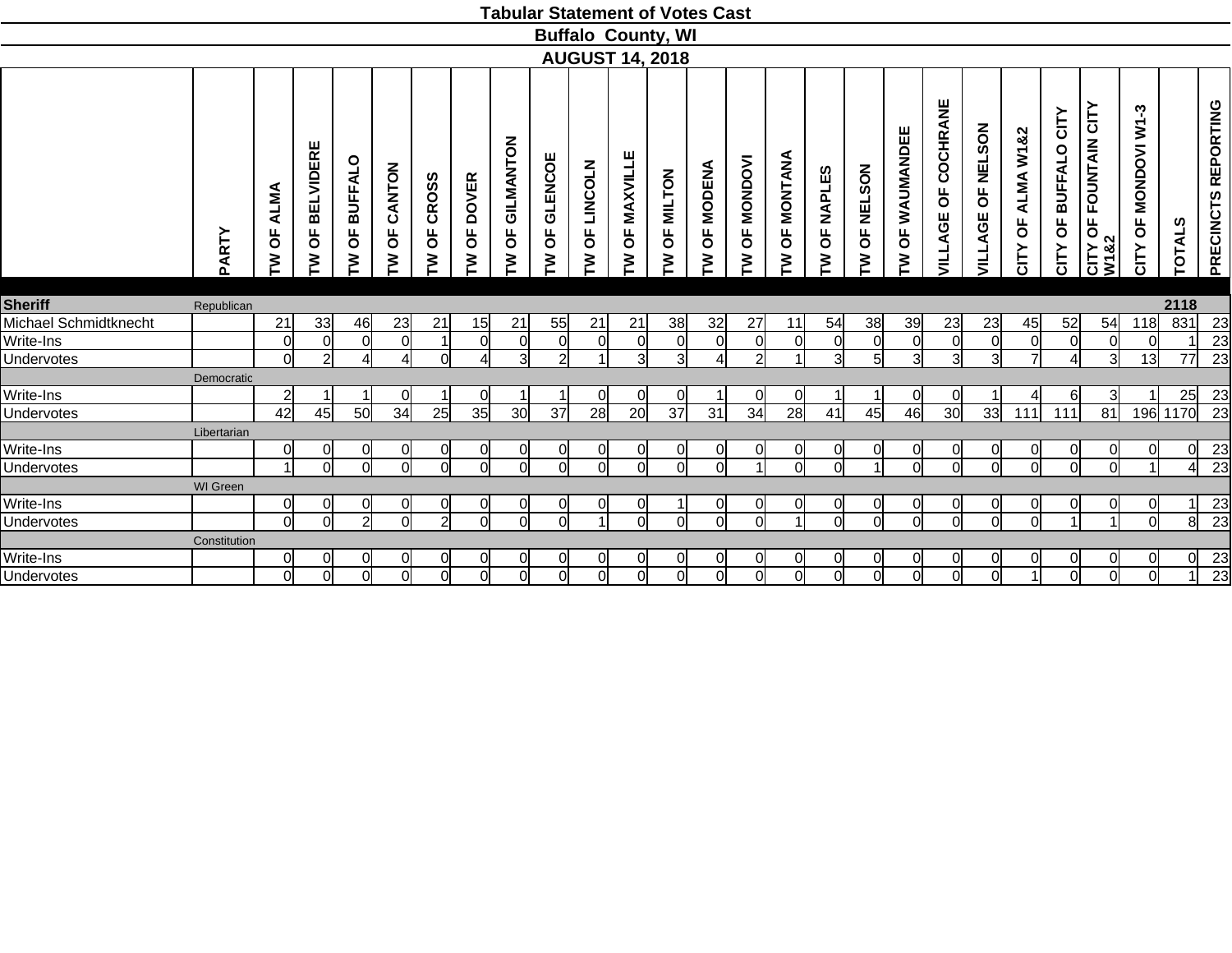|                   |              |                                             |                             |                          |                  |                                     |                |                      |                          |                          | <b>Tabular Statement of Votes Cast</b> |                |                                      |                        |                                       |                |                |                                  |                          |                                            |                                     |                                        |                                                                   |                                                     |                |                     |
|-------------------|--------------|---------------------------------------------|-----------------------------|--------------------------|------------------|-------------------------------------|----------------|----------------------|--------------------------|--------------------------|----------------------------------------|----------------|--------------------------------------|------------------------|---------------------------------------|----------------|----------------|----------------------------------|--------------------------|--------------------------------------------|-------------------------------------|----------------------------------------|-------------------------------------------------------------------|-----------------------------------------------------|----------------|---------------------|
|                   |              |                                             |                             |                          |                  |                                     |                |                      |                          |                          | <b>Buffalo County, WI</b>              |                |                                      |                        |                                       |                |                |                                  |                          |                                            |                                     |                                        |                                                                   |                                                     |                |                     |
|                   |              |                                             |                             |                          |                  |                                     |                |                      |                          |                          | <b>AUGUST 14, 2018</b>                 |                |                                      |                        |                                       |                |                |                                  |                          |                                            |                                     |                                        |                                                                   |                                                     |                |                     |
|                   | PARTY        | <b>ALMA</b><br>$\overline{\mathsf{b}}$<br>Σ | <b>BELVIDERE</b><br>pp<br>ξ | <b>BUFFALO</b><br>Ъ<br>M | CANTON<br>Ъ<br>ξ | <b>CROSS</b><br>$\overline{0}$<br>Σ | OF DOVER<br>ξ  | GILMANTON<br>pp<br>ξ | <b>GLENCOE</b><br>Ъ<br>ξ | <b>LINCOLN</b><br>Ъ<br>ξ | <b>MAXVILLE</b><br>$\overline{0}$<br>Σ | OF MILTON<br>ξ | <b>MODENA</b><br>$\overline{5}$<br>ξ | <b>OF MONDOVI</b><br>M | <b>ANAINON</b><br>$\overline{0}$<br>ξ | OF NAPLES<br>Σ | OF NELSON<br>ξ | WAUMANDEE<br>$\overline{6}$<br>ξ | COCHRANE<br>Ъ<br>VILLAGE | <b>NELSON</b><br>$\overline{6}$<br>VILLAGE | ALMA W1&2<br>$\overline{6}$<br>CITY | BUFFALO CITY<br>$\overline{5}$<br>CITY | <b>FOUNTAIN CITY</b><br>$\overline{\mathsf{b}}$<br>CITY C<br>W182 | ကု<br>ξ<br><b>MONDOVI</b><br>$\overline{6}$<br>CITY | ທ<br>TOTAL:    | PRECINCTS REPORTING |
| <b>Coroner</b>    | Republican   |                                             |                             |                          |                  |                                     |                |                      |                          |                          |                                        |                |                                      |                        |                                       |                |                |                                  |                          |                                            |                                     |                                        |                                                                   |                                                     | 2118           |                     |
| Cindy Giese       |              | 18                                          | 34                          | 46                       | 23               | 17                                  | 16             | 21                   | 53                       | 19                       | 22                                     | 34             | 29                                   | 26                     | 10                                    | 53             | 38             | 38                               | 23                       | 21                                         | 39                                  | 49                                     | 52                                                                | 117                                                 | 798            | 23                  |
| Write-Ins         |              | $\Omega$                                    | $\Omega$                    | $\cap$                   | $\Omega$         | $\Omega$                            | $\overline{0}$ | $\overline{0}$       | $\cap$                   | $\overline{0}$           | $\Omega$                               | $\overline{0}$ | 0                                    | $\Omega$               | $\Omega$                              | $\Omega$       |                | $\Omega$                         | $\Omega$                 | $\Omega$                                   | $\Omega$                            | <sub>0</sub>                           | $\overline{0}$                                                    |                                                     |                | 23                  |
| <b>Undervotes</b> |              | $\overline{3}$                              |                             |                          | $\Delta$         | $5 \square$                         | $\overline{3}$ | $\overline{3}$       | Δ                        | $\overline{3}$           | 2                                      | $\overline{7}$ | $\overline{7}$                       | зІ                     | 2                                     |                | $\overline{A}$ | Δ                                | 3l                       | 5 <sup>1</sup>                             | 13                                  | $\overline{7}$                         | $5 \vert$                                                         | 14                                                  | 110            | $\overline{23}$     |
|                   | Democratic   |                                             |                             |                          |                  |                                     |                |                      |                          |                          |                                        |                |                                      |                        |                                       |                |                |                                  |                          |                                            |                                     |                                        |                                                                   |                                                     |                |                     |
| Write-Ins         |              | $\blacktriangleleft$                        | $\Omega$                    | ∩                        | 0                | $\Omega$                            | <sub>0</sub>   |                      |                          | 0                        |                                        | $\Omega$       |                                      | ∩                      | 0l                                    | $\Omega$       | 0l             | 0                                |                          |                                            | $\overline{2}$                      |                                        | 4                                                                 | 3l                                                  | 21             | 23                  |
| Undervotes        |              | 43                                          | 46                          | $\overline{51}$          | 34               | 26                                  | 35             | 30                   | 36                       | 28                       | 19                                     | 37             | $\overline{31}$                      | 34                     | 28                                    | 42             | 46             | 46                               | 29                       | 33                                         | 113                                 | 113                                    | 80                                                                |                                                     | 194 1174       | $\overline{23}$     |
|                   | Libertarian  |                                             |                             |                          |                  |                                     |                |                      |                          |                          |                                        |                |                                      |                        |                                       |                |                |                                  |                          |                                            |                                     |                                        |                                                                   |                                                     |                |                     |
| Write-Ins         |              | 0                                           | <sub>0</sub>                | ∩                        | $\overline{0}$   | 0                                   | $\Omega$       | <sub>0</sub>         | $\Omega$                 | $\overline{0}$           | 0                                      | $\overline{0}$ | <sub>0</sub>                         | ∩                      | $\overline{0}$                        | 0              | 0l             | $\Omega$                         | $\Omega$                 | $\overline{0}$                             | 0                                   | $\overline{0}$                         | 0l                                                                |                                                     | $\overline{0}$ | 23                  |
| <b>Undervotes</b> |              | $\overline{ }$                              | $\Omega$                    | $\Omega$                 | <sup>0</sup>     | $\Omega$                            | ΩI             | $\Omega$             | ΩI                       | ΩI                       | $\Omega$                               | $\Omega$       | $\Omega$                             |                        | $\Omega$                              | $\Omega$       | $\overline{ }$ | $\Omega$                         | Ωl                       | $\Omega$                                   | $\Omega$                            | ΩI                                     | <sub>0</sub>                                                      |                                                     | $\overline{4}$ | $\overline{23}$     |
|                   | WI Green     |                                             |                             |                          |                  |                                     |                |                      |                          |                          |                                        |                |                                      |                        |                                       |                |                |                                  |                          |                                            |                                     |                                        |                                                                   |                                                     |                |                     |
| Write-Ins         |              | $\overline{0}$                              | $\overline{0}$              |                          | $\Omega$         | $\Omega$                            | $\Omega$       | $\overline{0}$       | ∩                        | $\overline{0}$           | $\Omega$                               |                | $\overline{0}$                       |                        | $\overline{0}$                        | 0              | $\overline{0}$ | $\overline{0}$                   |                          | <sup>o</sup>                               | $\Omega$                            | $\overline{0}$                         | $\overline{0}$                                                    |                                                     |                | 23                  |
| Undervotes        |              | 0l                                          | $\Omega$                    | $\overline{2}$           | $\Omega$         | $\overline{2}$                      | <sup>ol</sup>  | $\Omega$             | ΩI                       |                          | $\Omega$                               | $\Omega$       | $\Omega$                             | Ωl                     |                                       | $\Omega$       | <sub>0</sub>   | $\Omega$                         | Ωl                       | $\Omega$                                   | $\Omega$                            | $\overline{ }$                         | 1                                                                 | ΩI                                                  | $\overline{8}$ | $\overline{23}$     |
|                   | Constitution |                                             |                             |                          |                  |                                     |                |                      |                          |                          |                                        |                |                                      |                        |                                       |                |                |                                  |                          |                                            |                                     |                                        |                                                                   |                                                     |                |                     |
| Write-Ins         |              | $\Omega$                                    | 0l                          |                          | <sub>0</sub>     | 0                                   | $\overline{0}$ | $\overline{0}$       |                          | $\overline{0}$           | 0                                      | $\overline{0}$ | $\overline{0}$                       |                        | $\overline{0}$                        | 0              | $\overline{0}$ | $\overline{0}$                   |                          | 0l                                         |                                     | $\Omega$                               | <sub>0</sub>                                                      |                                                     | 0l             | 23                  |
| Undervotes        |              | $\Omega$                                    | $\Omega$                    | ∩                        | Ω                | $\Omega$                            | Ωl             | $\Omega$             | ∩                        | ΩI                       | $\Omega$                               | $\Omega$       | 0                                    | ∩                      | ΩI                                    | $\Omega$       | $\overline{0}$ | $\Omega$                         | ∩                        | ΩI                                         |                                     | <sub>0</sub>                           | $\Omega$                                                          | ∩                                                   |                | $\overline{23}$     |